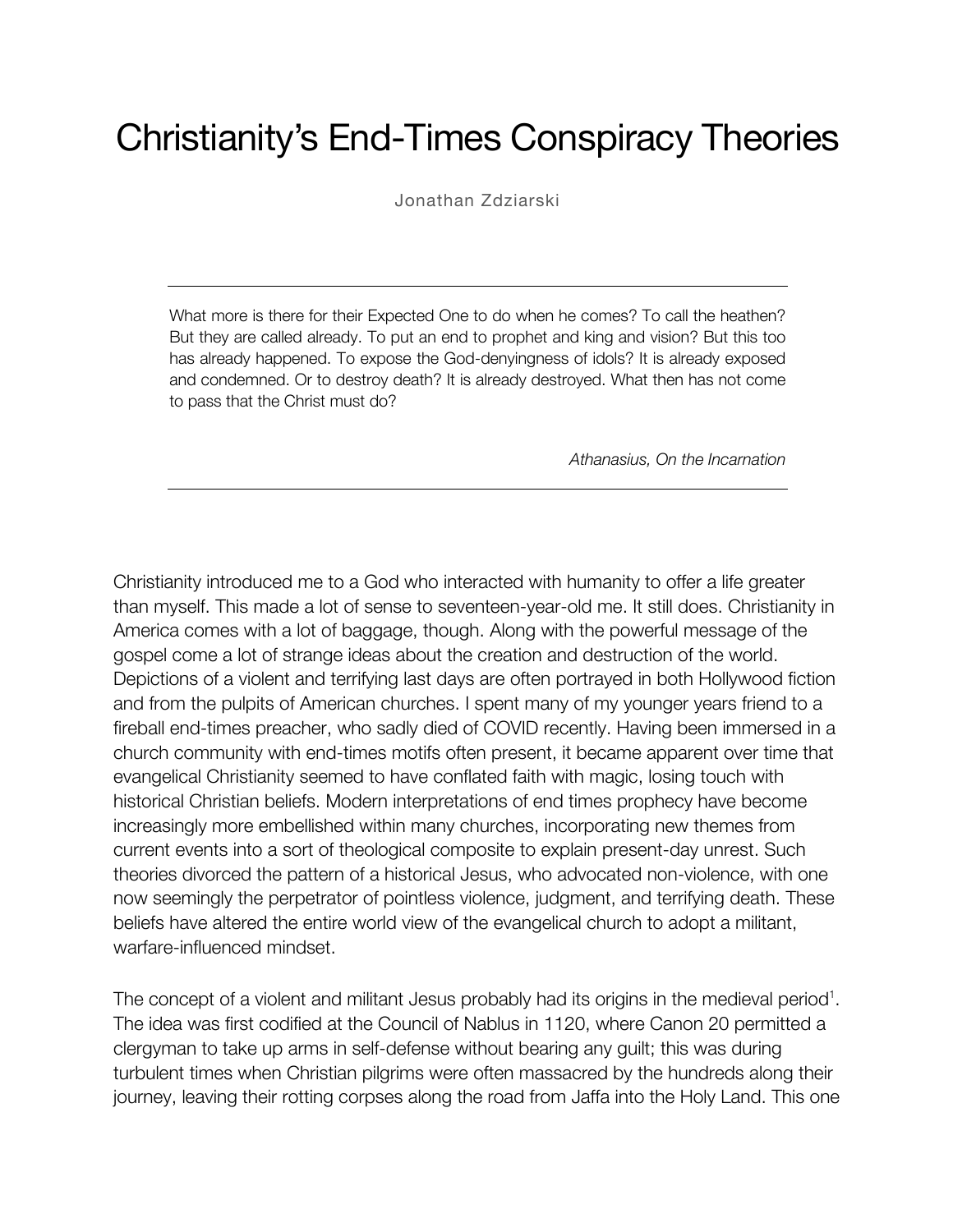concession, intended to be a temporary measure, seeded militant movements in Christianity starting with the Papal legitimization of the Templars movement ("God's Holy Knights"), extremist groups such as Alfonso I's Brotherhood of Belchite, the Pastoureaux, and now reaches into modern day militant Christian ideals. End-times theories today evolve within evangelical churches to reinterpret current events into an apocalyptic context. They attract fringe groups with similar mindsets, as they include the same elements – oracle-sourced apocalyptic theories that lead to violent, anti-establishment outcomes. Yet this conflicts with the teachings of Christ and hundreds of years of church fathers about martyrdom, pacifism, and government non-involvement. The obvious contradiction of a Christianity asserting a struggle that is "not against flesh and blood" somehow ending up with a literal war against flesh and blood is the result of a theological evolution that influenced how the church interprets scripture and forms doctrine today. To not believe in a brutal and imminent end times means, in many churches, that you don't have a Christian faith at all.

Theories about masks, vaccines, the World Health Organization, and a new president are popular topics of recent end-times discussion within churches. The idea that anyone can speculate on end-times prophecy has attracted conspiracy groups like QAnon, which now represents up to 25% of white American evangelicals. Denominationalism, while having some benefit, has also become a significant enabler of confirmation bias in the church, allowing for tribal systems of otherwise fringe beliefs to find support. These beliefs have become more extreme through the social dysfunction created by COVID and deep divisions in politics. Beliefs about masks, vaccines, and other current topics are now loosely joined to end-times concepts of one world government, the mark of the beast, eternal punishment, or other themes in Revelation. Conspiracy theories within the church's walls have had very real consequences. A study from the Public Religion Research Institute (PRRI) showed that only a mere 41% of white evangelicals believe scripture provides no reason to refuse the COVID vaccine – that's 59% of white evangelicals who think otherwise. The same polling organization found that 18% of all Americans believe in the QAnon conspiracy the "government, media and financial worlds in the U.S. are controlled by a group of Satan-worshipping pedophiles who run a global child sextrafficking operation". The most extreme example of end-times prophecy going off the rails was seen on January 6, where insurrectionists attempted a coup within the congress, driven by QAnon conspiracy theories. As one evangelical pastor put it, "Right now QAnon is still on the fringes of evangelicalism… but we have a pretty big fringe."

The modern-day evangelical end-times posture can be walked back to a shift in theological interpretation of the mid-1800s. The interpretive biases that posit this theology have altered Christianity in many significant ways. Yet concepts of a sudden secret rapture, seven years of tribulation, and a thousand-year earthly kingdom all rest upon theological pillars of highly questionable origin. Such last-days concepts have no support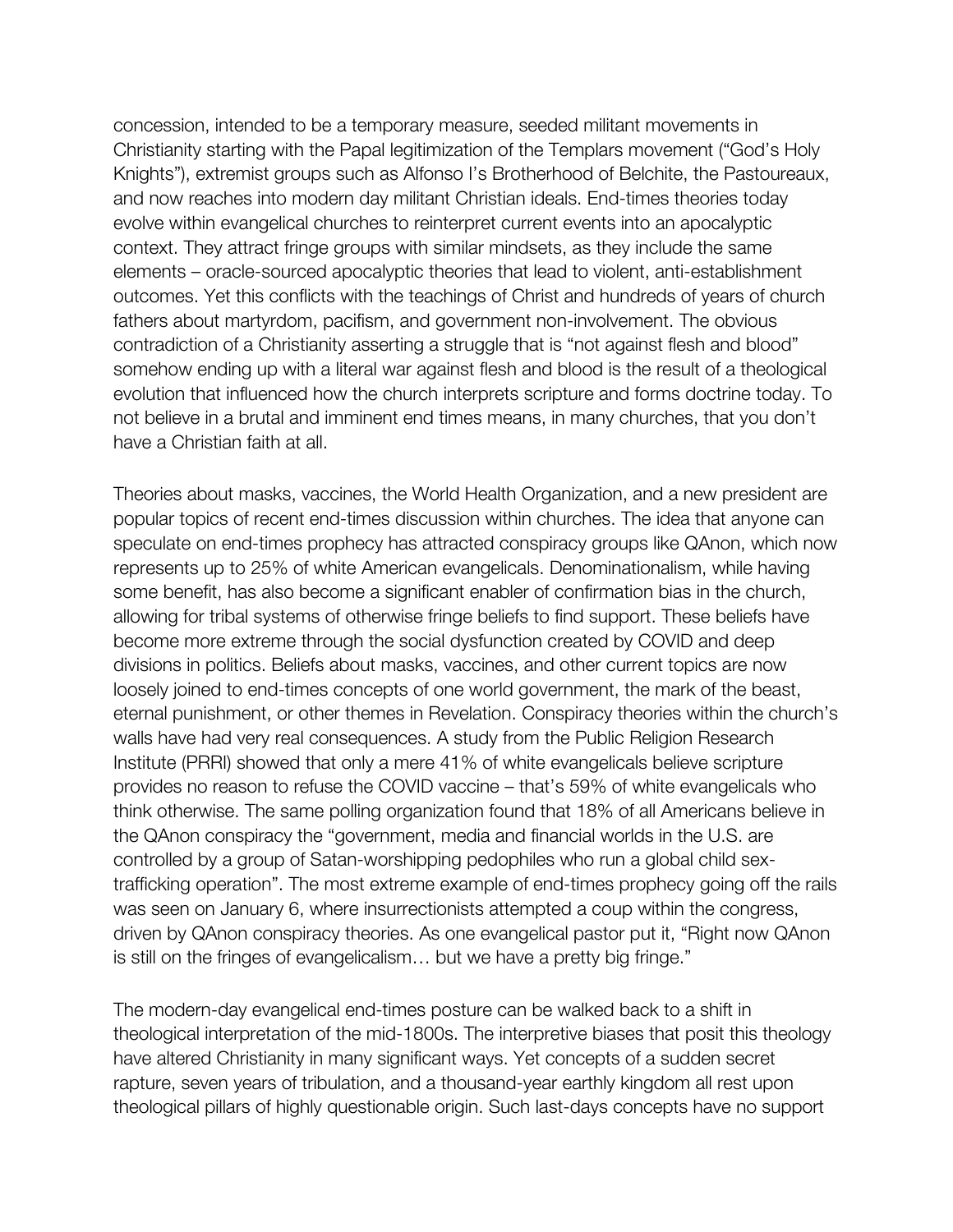in historic Christianity and could be divorced from Christianity altogether. Many evangelicals, having been raised in this mindset, will deny vaccines, and literally die based on the theological system under which they were taught, firmly believing that they are honoring God in doing so. Yet it is a flawed and unfalsifiable system of theology – not Christianity itself – that is to blame. Let us attempt to tease those two concepts apart.

"If the feeble mind of man did not presume to resist the clear evidence of truth, but yielded its infirmity to wholesome doctrines, as to a health-giving medicine, until it obtained from God, by its faith and piety, the grace needed to heal it, they who have just ideas, and express them in suitable language, would need to use no long discourse to refute the errors of empty conjecture."

*Augustine, The City of God, Book 2*

#### Literal Christianity

Not realizing it at the time, what I was taught as a young Christian was theology based on dispensational hermeneutics. This is more or less a framework for interpreting scripture and is what modern day Christian fundamentalism is most famously associated with. Specifically, dispensational premillennialism had been the popular theology of the day, even in the little Baptist church I had first found myself in. To understand how dispensational hermeneutics came about, a brief history is needed.

By the end of the medieval period, Christian theology had become so corrupted by dogmatism and symbolism that its meaning had been all but lost; even clergy were largely ignorant of scripture. As early as the fourth century, St. Augustine had disparaged the notion of an apocalyptic or earthly millennium of any kind. It wouldn't be until the 12th century, when Joachim of Fiore, likely influenced by the Crusades challenged Augustine, and revived what would be a medieval form of millennialism, igniting rampant speculation of an eventual apocalypse. Much like other theology of the time, such speculation was largely the result of ignorance. Until the reformation in the 1500s, the only real source of church doctrine came from the Latin Vulgate, and some writings of early church fathers. For a long time, the church dictated the meaning of scripture, rather than scripture dictating the meaning of the church. In the  $16<sup>th</sup>$  century, the reformation had sparked an effort for access to, and sound interpretation of scripture. By the 1700s, theologians had made significant headway in the hermeneutic sciences by approaching scripture from a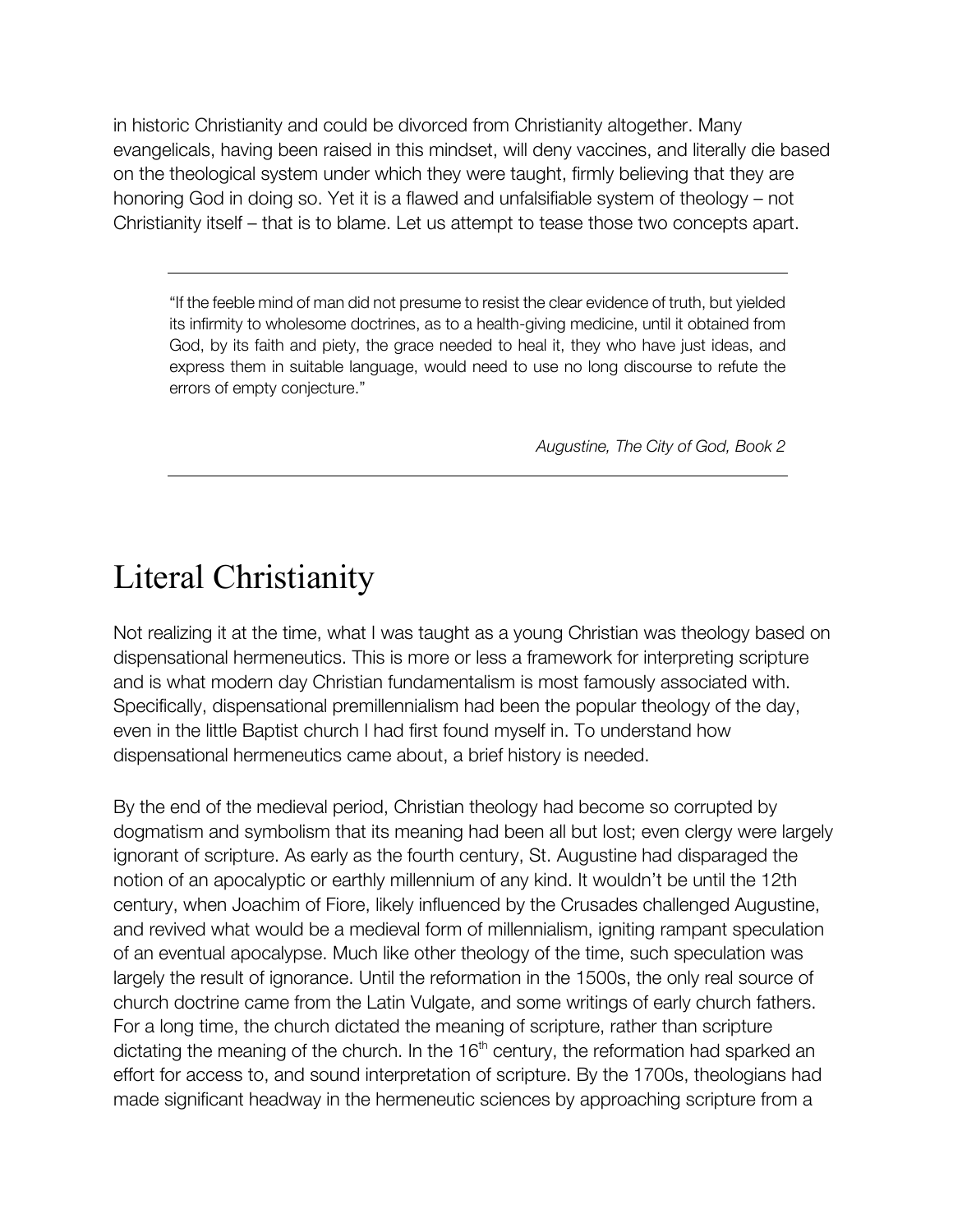purely objective perspective; instead of analyzing a text as the very words of God (which introduced theological bias), it was approached methodically in a neutral sense as if a historical or literary document. Shedding the doctrine enshrining scripture allowed it to be distilled and placed into a correct historical context, reflecting a more accurate interpretation – one that could serve as a foundation to then develop sound doctrine on. External witnesses such as oral tradition, historical writings, apocryphal texts, and even archaeological findings would contribute to an understanding of the context in which a text was written, and better understand how and why it would have been presented to its intended audience. The goal was to understand "the world behind the text". This would become the historical-critical approach to hermeneutics.

Historical-critical interpretation was viewed as heretical by many, who claimed that the process, being intentionally secular, denied the very God-inspired nature of scripture. There was some validity to this. German philosopher Hans-Georg Gadamer wrote, "the fundamental prejudice of the Enlightenment is the prejudice against prejudice itself, which denies tradition its power" (Truth and Method, p273). This led to a second school of interpretation, grammatico-historical hermeneutics. This school laid down a more stringent grammatical-oriented process, rejecting any broad general "sense" of scripture, and considering only a literal interpretation. Allegorical interpretation was largely rejected, and the literal meaning was to be regarded as the authentic word of God, often down to the letter. This was done in the spirit of *sola scriptura*, a term coined after Luther's insistence on interpretation of scripture independent of the Catholic church. The grammaticalhistorical approach gave less weight to patristic authors, tradition, and history, and more weight to the self-witness of the text. Yet even Luther advocated for a collaborative, and therefore authoritative understanding of scripture.

Together, both schools of hermeneutics make for a well-balanced pair, and are two of the five major legs that hermeneutics stands on today. But in the mid-1800s, an alternative form of interpretation – dispensational hermeneutics – came about, introduced by a Bible teacher named John Darby. Darby embraced a more extreme approach to the literal, grammatical approach ("the world within the text") and rejected the higher criticism of historical-critical analysis, which added much needed temperament to the text. This created a one-sided approach where scripture was to be interpreted literally "up to the point of absurdity". Darby's interpretive biases did not go unnoticed, nor were they slight alterations that would leave interpretation of scripture unscathed. Darby's own translation of the Bible was outrightly called "a faulty and pitiable translation of the sacred Book" by his peers. Craig Blomberg, professor of New Testament studies at Denver Seminary, writes that without the historical-critical method, "one seeks an interpretation that is fun to read and worthy of admiration and that does not contradict itself internally at any point. Whether or not it corresponds to any external reality becomes irrelevant." The even bigger problem with Darby's interpretation, however, was that his dispensational theology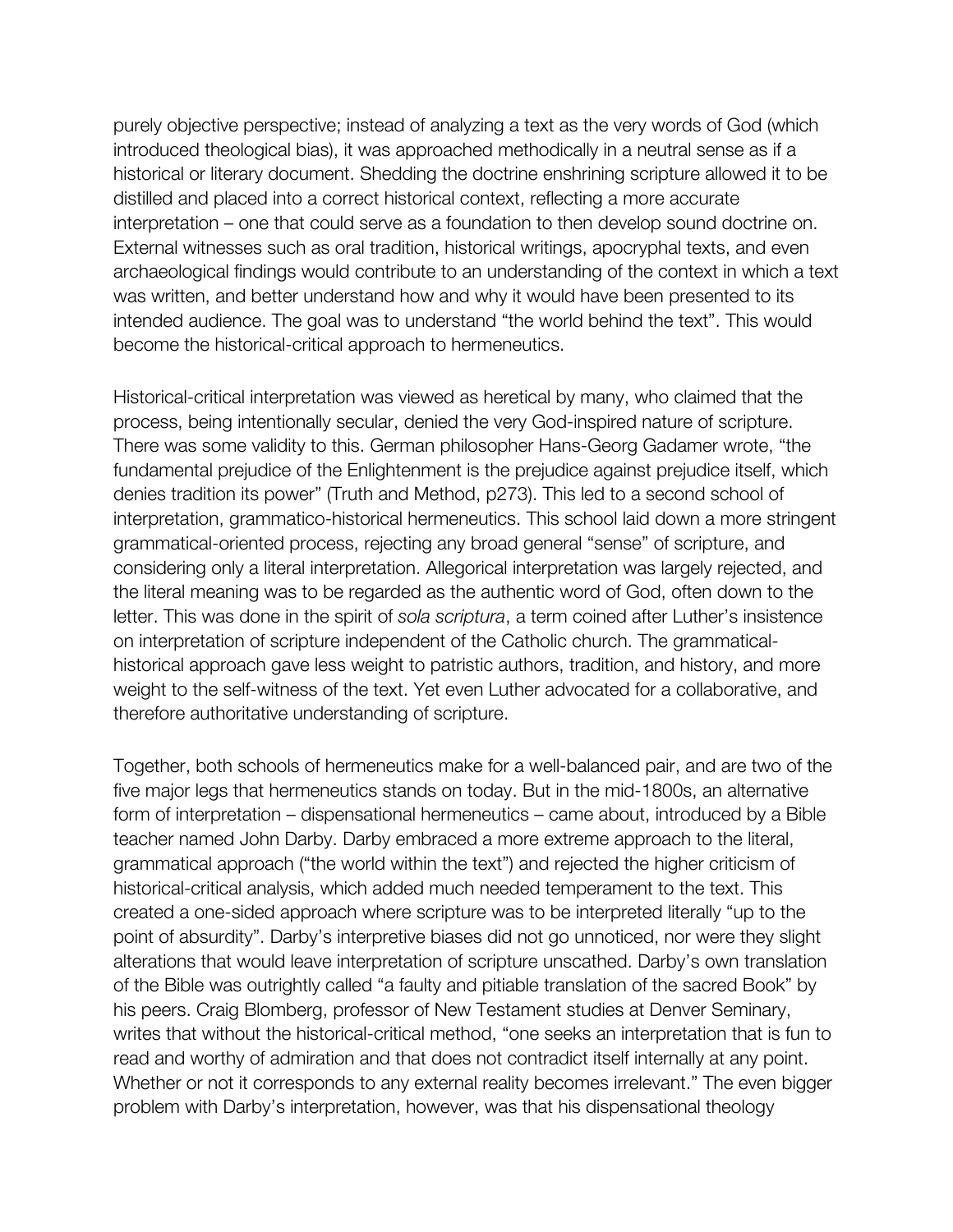introduced its own major biases, which would greatly embellish an already lopsided interpretation. These biases were: 1. The fulfillment of prophetic scripture is to be interpreted literally, and 2. A distinction between Israel and the church was recognized. The resulting literal read dramatically reinterpreted large portions of prophecy, giving birth to many of the contemporary ideas around a literal judgment and destruction of the world. The second rule, the bias of an Israel-church distinction, decoupled those prophecies from Israel's history, moving the timeline of many (fulfilled) prophecies into the future, to attempt to resolve the numerous problems introduced by the first rule.

Yet it is well for us to know all that has been revealed upon the subject, for though we are not responsible for the words of Scripture, yet we shall have to render an account for the sense we have assigned to them.

*Hilary of Poitiers, On the Trinity*

Literal interpretation had been considered by some early writers, however there are some significant differences in what is done today. For one, the term literal historically has had no clear prior definition, and often simply meant "obvious" or "evident from the text"; it was frequently used to contrast accompanied "spiritual" and "moral" interpretations. To many early Christian writers, the fact that a problem existed in a literal text was an indication that it necessitated a figurative interpretation. This suggests the same writers were also honest enough to admit there were problems with literal interpretations. Athanasius, in his *Defense of the Nicene Definition*, argued "we ought to look at the sense more than the wording." Tertullian, who was adamant about many key literal arguments supporting the virgin birth and the resurrection, specifically recognized prophecy as "generally expressed in figure and allegory, though not always" (On the Resurrection of the Flesh, Ch. 19). Jesus himself occasionally disparaged literal interpretation, pointing out the daftness of his disciples when they interpreted things too literally - whose Jewish heritage had taught them to expect a messiah that would immediately establish a kingdom on earth (Acts 1:6). Second, many writings, such as Eustathius' *De Engastrimytho contra Origenem*, viewed Christ –as– the eschatology, rather than a prelude to it, and used such interpretations to explore what the universe meant in light of the Christ. The mere fact that writers declined to make predictions about the future suggests their interpretation of scripture didn't support such an effort. In contrast to other writers of the time, such as Origen, who viewed everything (including nature!) as allegorical, any "literal" interpretation must have seemed a more even-keeled approach. Fast forward to the reformation, and you'll find both Luther and Calvin disparaging figurative interpretation entirely; yet even while favoring literal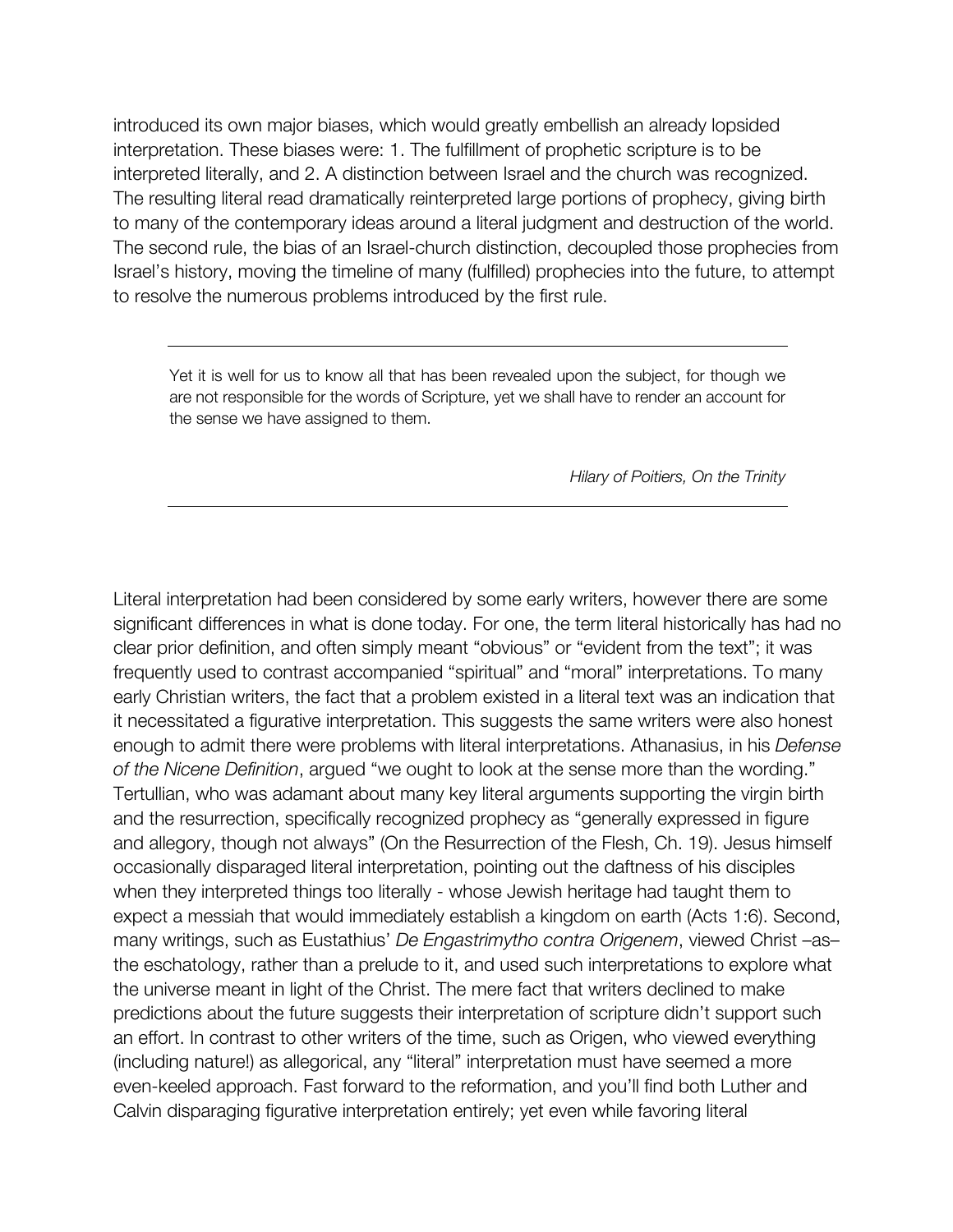interpretation, Calvin insisted that prophecy must be interpreted in the light of historical circumstances. Luther likewise believed that context and historical circumstances were to be considered and believed that all scripture pointed to Christ and the gospel message. Both reformers only gave Revelation a passing attention. Given all these opinions, it is evident that there is broad historical dissent of the dispensational notion of a literal interpretation of prophecy.

The second pillar of dispensational theology - the notion of an Israel-church distinction was a nonexistent concept throughout history and only a new idea introduced by Darby. At its core are 19th century philosophical arguments. Dispensationalism asserts that God has two distinct programs: Judaism (earthly) and Christianity (spiritual), allowing prophecy to be selectively applied to each. This was necessary to prop up the dispensational view of God as a narcissist: that "God's underlying purpose in the world is his own glory, not salvation" (Charles Ryrie, Dispensationalism). In other words, an Israelchurch distinction justifies the dispensational view. It's critical to the notion that the point of history is to establish God's earthly millennial kingdom, and not to redeem humanity. The decisive choice to separate Israel and the church has all the characteristics of being circular in reasoning and instrumented around the narcissistic God philosophy. It is also without scriptural merit and fails to consider the evolution of the early church, which was inclusive of the Jewish community – because it was the Jewish community. In Jerusalem, Christianity was considered a competing Jewish group worshipping in the temple until around AD66, when Christian Jews refused to join the others in resistance against the Roman government. The *qahal* was the word for Jewish gatherings in the Hebrew; it is translated in the Septuagint as *ekklesia*, the same word used today for church. Early Christians clearly understood the connection, since in a Jewish context, *ekklesia* was associated with Israel's identity as God's people. Early Christians also continued to practice in the same Jewish traditions they had known all their lives. Pliny the Younger, in a letter to Emperor Trajan describes his process for systematically executing Christians. Pliny observed that they (Christians!) had started performing sacred rites again, including Jewish animal sacrifice (Book 10, letter 96). Jewish sects, such as the Essenes, believed they were a remnant of Israel and many from this community adopted, and even influenced Christianity as a natural continuation of their faith. The Apostle Paul even asserts an ongoing connection to Judaism, "What advantage, then, is there in being a Jew, or what value is there in circumcision? Much in every way! First of all, the Jews have been entrusted with the very words of God." (Romans 3:1-2). Any reasonable approach to scripture does not see Israel as distinct from the church. It's difficult to reconcile the historical Jesus, who disparaged the notion of an earthly kingdom, with the dispensational, narcissistic Jesus, seemingly whose entire purpose was to create one.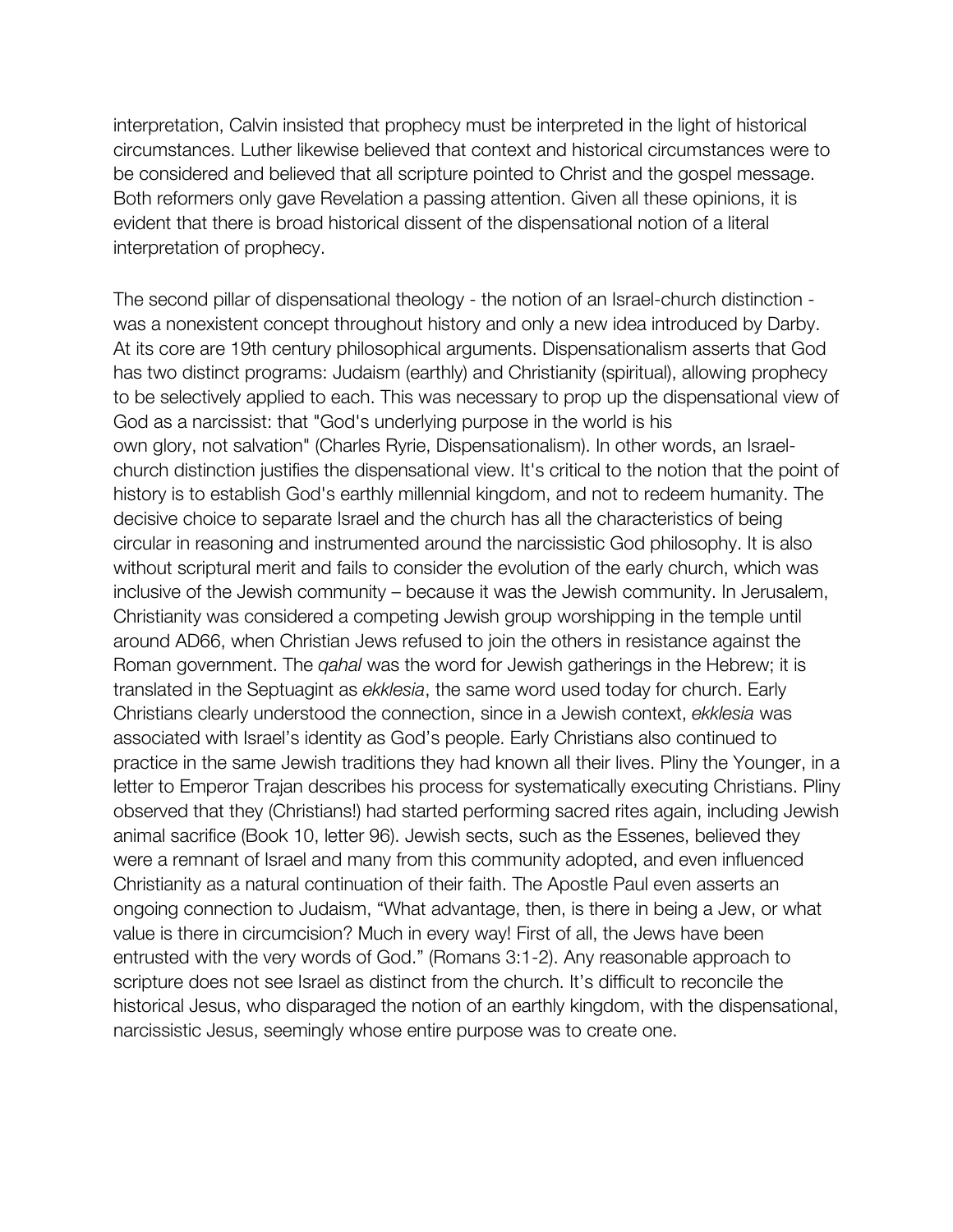## A Wrinkle in Time

Dispensational theology made intellectual leaps that were well out of the norms of Luther and Calvin: by reinterpreting all prophecy as literal and creating the decisive theological bias to distinguish Israel from the church, this created Christianity's greatest anachronism. It both reinterpreted and repurposed entire collections of prophecies as unfulfilled that would have otherwise been historically fulfilled in Christ's timeline through the first century. Many prophesies were reinterpreted Old Testament texts that had been decoupled from Israel, pulling them forward in time and replayed. The net effect of this was that many prophecies fulfilled by Jesus himself, the destruction of the temple, the persecution of Christians, the imperial cult, and patterns and forces that have operated throughout history were transformed into what conservative evangelical Christians see as veiled prophecies about a terrifying and imminent end of the world playing out now, instead of in ancient Jerusalem; "now" being regardless of whether you lived in the 1920s or the 2020s.

To understand the divergence of time in literalism, consider the phrase "last days", which sets the tone for dispensational end-times theology. John Oswalt, distinguished professor, and author of the authoritative commentary on Isaiah, writes that these two words "translate a phrase which literally means in the afterward of these days." He continues, "The Hebrews did not face the future as we do. Rather, they faced the past and backed into the future. So, the past was before them and the future behind them. Thus, this phrase is not a technical one in the OT referring to a millennial age or even a period beyond that." Instead, early Christians would have viewed "last days" prophecy in the context of their own lifetime, which would ultimately end up being the Jewish War with the Roman Empire. The patristic authors believed this period was already in play. Tertullian believed the millennial reign of Christ was already happening in a heavenly realm; he wrote of rumors that the spiritual city of Jerusalem had been appearing at times over Judea. Irenaeus believed the Antichrist was still alive and operating within his own time (130 AD – 202 AD) and attempted to identify him. Many other patristic authors seemed to be waiting for the eternal state and nothing more. Yet even some of the wild writings by Augustine or Tertullian failed to approach the end times imagery that Christianity holds today; such writings were rather void of specifics at all. As L. Crutchfield, author of The Origins of Dispensationalism and professor of early Christian history admits, "If anyone searches the fathers for a fully detailed, systematic presentation about the doctrine of last things, he searches in vain". This is where dispensationalism greatly overreached.

We shall then be changed in a moment into the substance of angels, even by the investiture of an incorruptible nature, and so be removed to that kingdom in heaven…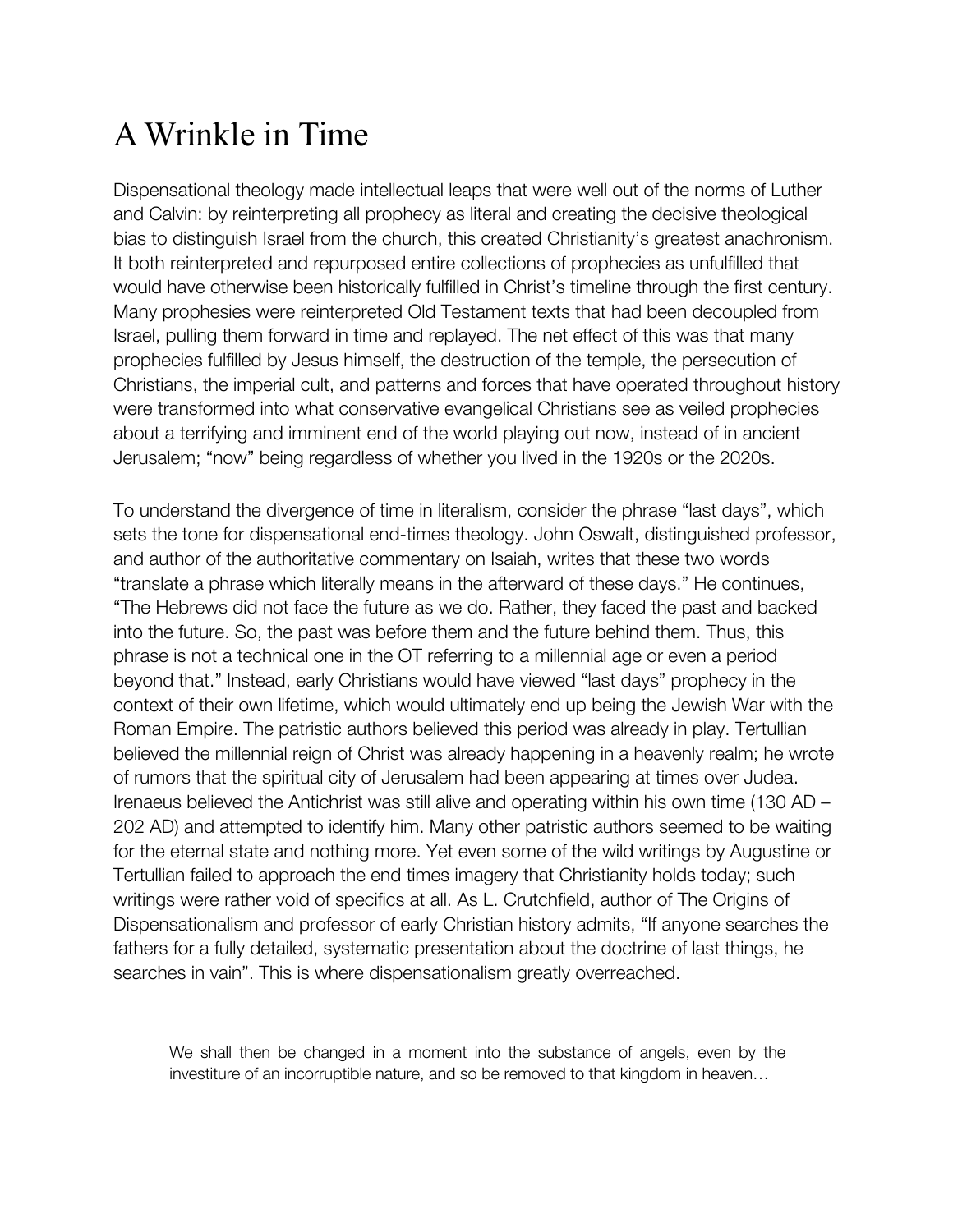Dispensational theology adapted end-times prophecy into a modern narrative by adopting what's called progressive revelation – but applying it backwards. Progressive revelation is the concept that God revealed his plans in fuller depth in the New Testament (i.e., progressively), based on Hebrews 1:1-2. This has traditionally been viewed by scholars as meaning that newer texts are used to reinterpret and explain older texts, to demonstrate how they were fulfilled in the Christian tradition. It is consistent with the viewpoint of the Hebrews, where the past was "in front" of them, and the future was behind them. Dispensational theology, however, does the opposite (as does our western view of time), and instead flipped this around into futurism. *Futurism* is a misapplication of progressive revelation, where instead of using the New Testament to explain the Old, scripture was turned forward facing, viewed as a means of explaining the future in a context far beyond their boundaries. For example, instead of using Revelation to interpret Daniel, dispensationalists use Daniel to interpret the book of Revelation, as if it is a text about the future. This is where creative license takes over; after all, if prophecy is more progressive over time, there are no constraints in applying the texts to an even grander revelation of the future. Yet even the book of Revelation itself discourages such an interpretation, asserting "the testimony of Jesus is the spirit of prophesy" (Rev 19:10), insisting that prophecy is to be interpreted as all pointing to Jesus Christ and the gospel message.

[on divine revelation]… For the teaching of our Lord at His advent, beginning with Augustus and Tiberius, was completed in the middle of the times of Tiberius. And that of the apostles, embracing the ministry of Paul, ends with Nero."

*Clement of Alexandria, Miscellanies, Book 7*

Futurism created numerous structural problems in scripture. This required added layers of explanation by introducing new and unsupported concepts to cover over the problems it created. One significant example of this is the second temple. The book of Revelation assumes the second temple is still standing in Jerusalem (which was destroyed in AD70) and so to account for this structural problem, dispensational theology interprets this as meaning a third temple will someday be built, even in the overwhelming absence of any scriptural evidence. Through literal interpretation of these prophecies as future tense,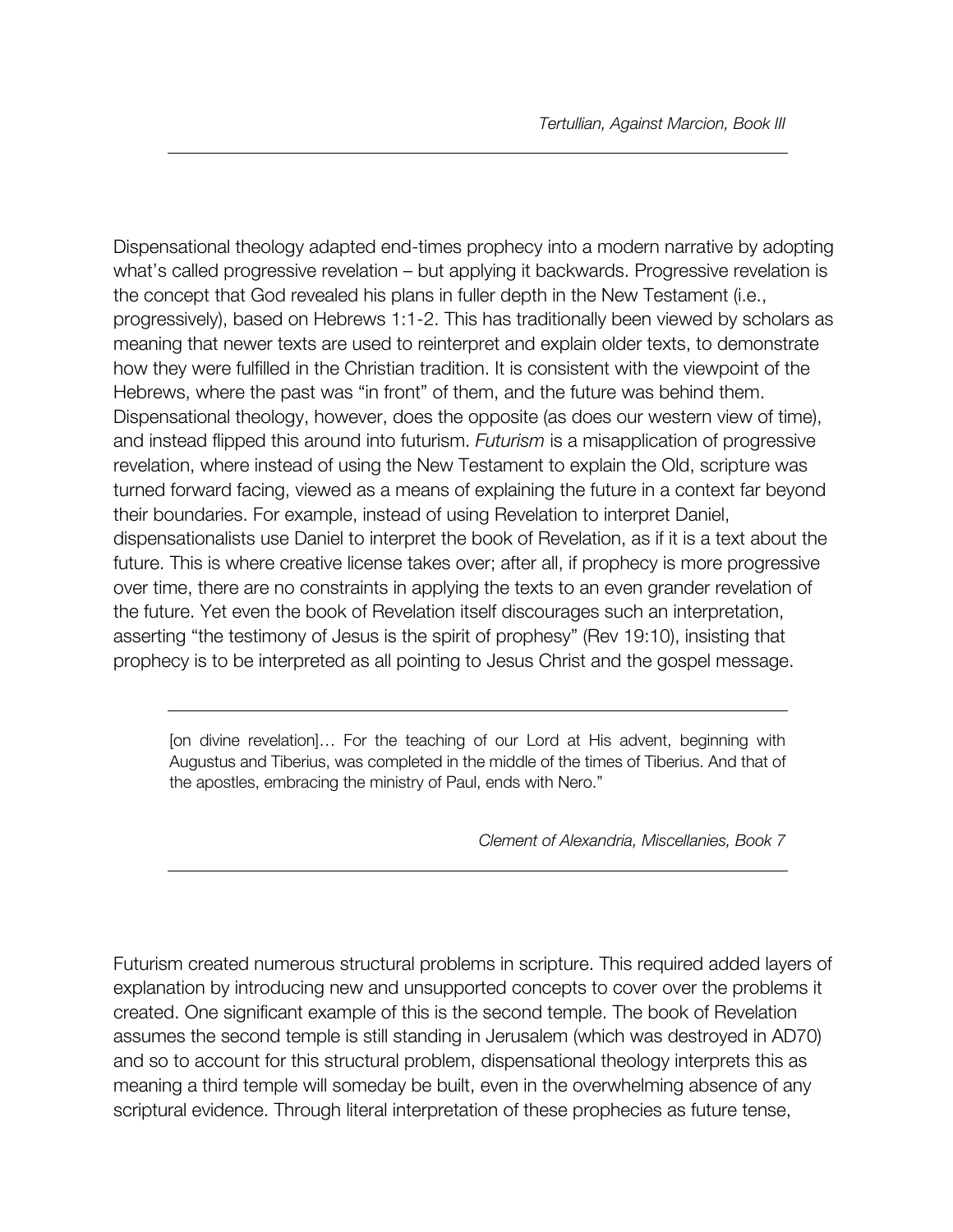Revelation concepts such as the "man of lawlessness" (who exalts himself over everything that is worshipped and sets himself up in God's temple, 2 Thes 2:4) becomes no longer attributed to Titus (who did just this in AD 70, Josephus, Wars of the Jews, book VI, Ch. 6), but is displaced as part of a future narrative to support the literal dispensational endtimes view. Likewise, the great beast, whom history refers to as Nero (Sibylline Oracles 8:157), now suddenly becomes a future villain, playing into early first century lore that Nero would return one day. History shows Nero to have been the most brutal emperor of all the Caesars; he castrated and raped young boys, dipped Christians in wax and burned them for illumination at night, sewed animal hides to their skin to be attacked by wild animals, and committed other depraved acts, murdering countless people for pleasure. Nero was such a cruel and brutal persecutor of Christians that his return was feared for two to three hundred years after his death, and even invented in fiction and poetry.

Nero's fingerprints are, in fact, all over some of Revelation's most popular concepts. Consider the famous numerical "666", which has been cited by scholars as a common mathematical riddle (gematria) that resolved to the Hebrew spelling of Nero Caesar; it was even altered in some texts (Codex Ephraemi and Oxyrhynchus, among others) to "616" to reflect the Latin form of his name, demonstrating this interpretation in antiquity. You might look at the riddle as a crude one-way hash; this was a very common practice just as it is today, where the contents matching the hash are revealed at a later point in time. Just like we post one-way hashes on Twitter today, such riddles have been found in ancient graffiti in Pompeii, Smyrna and in many writings. One sample of graffiti in Smyrna reads "I love her whose name is 1308". Another, "I love her whose name is 731". It's important to note, as Smyrna was one of the seven churches that Revelation was specifically addressed to; the region was heavily involved in the imperial cult of worshipping Caesar as a god. They also undeniably understood gematria. Of course, Jewish readers would have understood the deeper meaning behind the pericope as an allusion to man's total obedience to either God or Caesar. They would not, however, have taken it is as a literal branding of "666" onto the body. Note Isaiah 1:5's use of "wounded at the head", and consider the Roman civil war nearly destroyed the empire!

There are entire books that effectively parallel Revelation's symbolism to history. Yet where dispensationalism forced the literal reinterpretation of all prophecy, it opened the door for history to be replayed in a modern-day setting. So instead of the book of Revelation being understood as a historical detail of persecution, it is decoupled from Israel. The modernday interpretation then becomes an oracle among evangelicals about the future, including the revival of the Roman Empire – in a strange twist, bringing Nero back from the dead!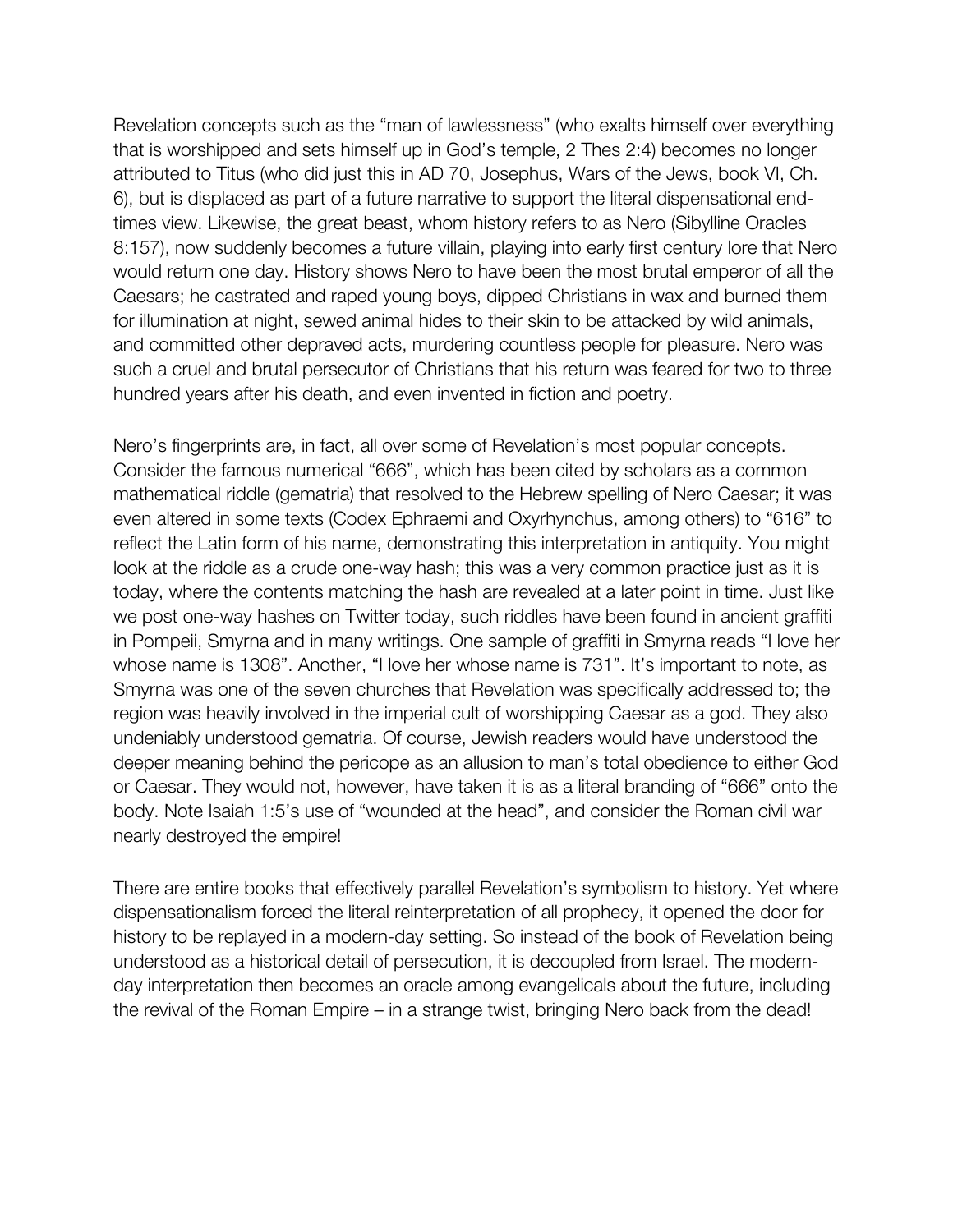Many rush from their first profession of faith to the last book in the Bible, treating it as little more than a book of hallucinations, hastily disdaining a sober-minded attempt to allow the Bible to interpret itself – and finding, ultimately, only a reflection of their own prejudices.

*David Chilton, Paradise Restored, A Biblical Theology of Dominion*

There are two possible accepted datings for Revelation, one around 64-68 AD (before the destruction of the temple) has built significant support among scholars recently. Another dating puts it shortly after its destruction, around  $95$  AD<sup>2</sup>. A pre-siege dating casts Revelation as a deeply symbolic, God-inspired apocalyptic of events to come shortly thereafter, which Jesus himself predicted would happen within a generation. The latter dating would have cast Revelation as an accurate apocalyptic chronicling events that had just recently occurred and were still fresh on the minds of the readers. Even in AD 95, the text would have been understood as a reference to the destruction of Jerusalem. It was not uncommon for apocalyptic literature of the time to chronicle historical events as if they had been written prophetically in the future tense. Consider, for example, television networks still occasionally replay 9/11 broadcasts. Had John been attempting to imply these events were post-70 AD, he would have left readers wondering how, while Jerusalem still lay in ruins, that it would be destroyed exactly. The Romans had already wiped Jerusalem off the face of the earth until it was rebuilt in 130 AD. Readers of the time had no alternative than to understand the events in John's vision as the destruction of the second temple. It would have been a rather bitter pill too, if the apostles had remained conspicuously silent about one of the most brutal persecutions and mass exterminations of Christians, only to write about some future persecution thousands of years later. Reinterpreting Revelation to predict events some twenty centuries into the future commits a major breach of accepted hermeneutic rules, which insist upon interpretation through the eyes of the readers at the time.

As a matter of fact – and quite surprisingly to the modern evangelical Christian – much of Revelation's vivid imagery lends itself admirably to the catastrophic events of the Jewish War.

*Kenneth Gentry, Before Jerusalem Fell: Dating the Book of Revelation*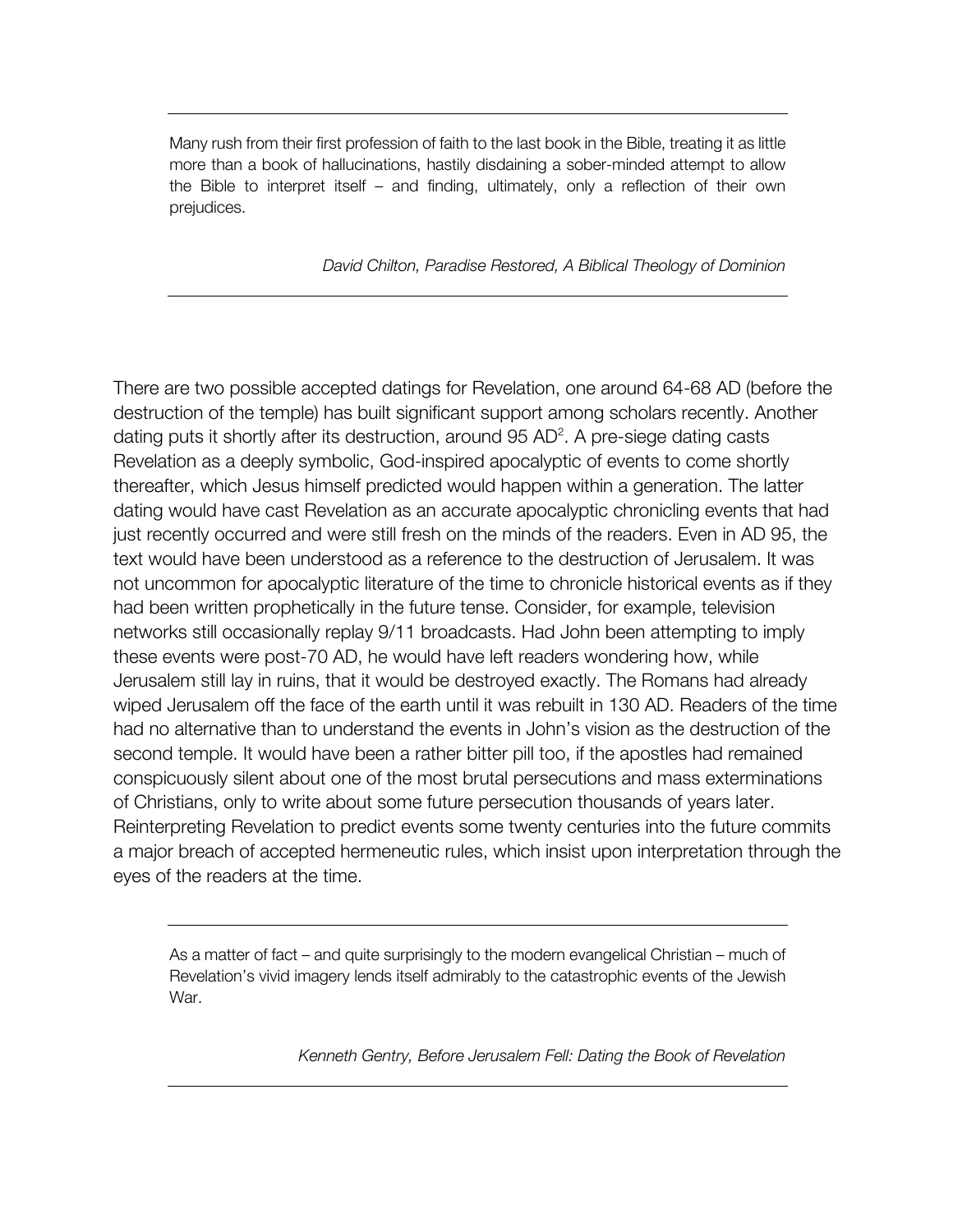Despite the significant problems with a dispensational interpretation of Revelation, the futurist narrative gained popularity in American churches and became part of modern Christian pop culture and belief. It's easy to see how wide-eyed such views can get when seen through the lens of a terrifying world that exists when symbolism is interpreted literally and displaced in time. Dramatic interpretations are to be expected when you take books such as Ezekiel, which are strongly influenced by Mesopotamian symbolism, pull them out of their ancient contexts, and apply a literal translation influenced by modern American dystopian culture. It has defined a Christian's entire world view for much of the past hundred years, affecting our politics, society, relationships, and today even our public health.

## A Theology in its Infancy

Dispensational hermeneutics, in any systematic form, has only been in existence since the mid-1800s, and only became widely incorporated into Christianity in the early 1900s. It was first preached in the United States in 1870, by Darby, in which Dwight Moody was one of his early listeners. Prior to this, it had been largely limited to a small movement of fundamentalist separatists in Ireland going by the name of *The Plymouth Brethren*, of which Darby was a member. By any standard, a theology so recent is an incredibly young line of thinking. Darby didn't cite any prior work or give credit to any prior theologians or other sources; he claimed that his theology came exclusively from the Holy Spirit. According to Crutchfield, Darby had a disdain for prior scholarship, including the work of the reformation, which he believed was markedly deficient. He advocated for a "trust no one" approach to scripture. Dispensational concepts such as an Israel-church distinction and a two-stage coming of Christ (e.g., today's idea of *rapture*) were entirely new ideas that Darby had introduced around the same time that Charles Darwin published Origin of Species. Theologians in this era helped create a dichotomy where new scientific ideas and new theological ideas were at odds with each other, sending many theologians into frenzied work to either deny science (fundamentalism) or embrace evolution in the church (modernism); this even though Christianity did not call for any scientific position on human origin whatsoever. Even Luther who, three hundred years prior, had advocated for a literal interpretation of Genesis, declined to make any scientific claims about it. Because literal creation theology opposed basic science (such as a young earth), science became the enemy of Christianity again. By this time, followers of dispensationalism had long forgotten that such ideas diverged from historical concepts of Christianity. Darby's beliefs, too, were considered heretical by many, and were largely unrefined and disorganized. Despite efforts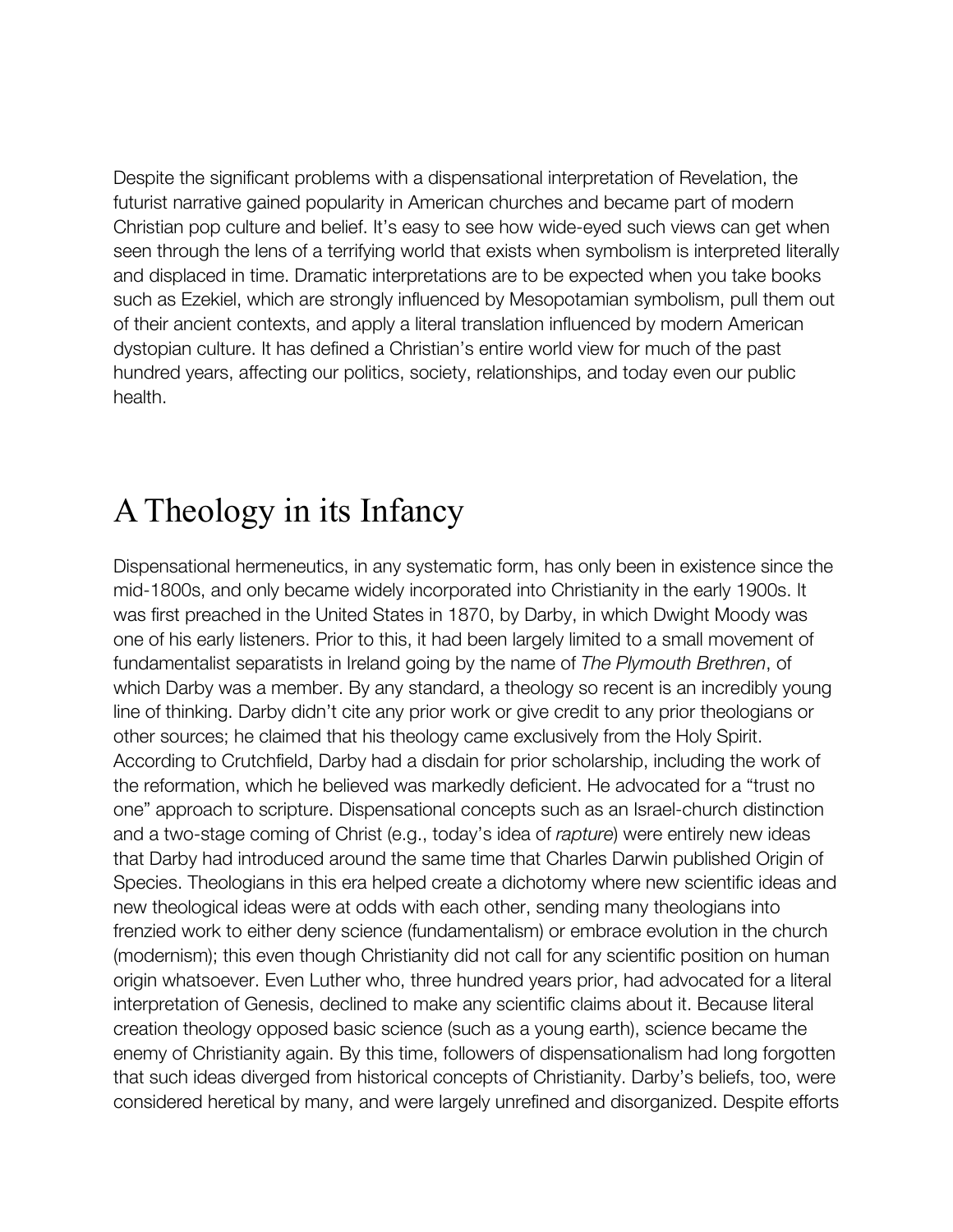by his fans to propagandize his scholarly abilities as having "rare attainments in almost all branches of knowledge, of preeminent logical power, of moral and metaphysical analysis hard to match", Darby himself had not formally studied any theology; he had studied law. Nevertheless, in spite of the lack of his own scholarship, his theology gained acceptance among his followers who felt that Darwin's ideas threatened Christianity itself. This positioned dispensationalism as the savior against science that, at the time, was married to a strong bias of atheism.

There are four things to be considered… the height of spiritual doctrine; the dignity of those who teach it; the condition of the listeners; and the order of communicating..

*Thomas Aquinas, On the Commendation of Sacred Scripture*

Dispensationalism grew from a fringe following and gained more popularity in the 1880s, both popularized and re-interpreted by a lawyer-turned-theologian named Cyrus Scofield. Scofield's character was questionable; he was accused of accepting bribes, committing financial fraud, and later in life giving himself a fake Doctor of Divinity title. A biography by Joseph Canfield refers to him as an abject liar and opportunist promoter of baseless theology. It is unsurprising that someone also having a lawyer's background, who also had never formally studied theology, would resonate with the interpretation of scripture through a literal and litigious interpretation, even if it did not align with 1800 years of theology to the contrary. The lack of academic application may explain why dispensational ageism reads more like a prophecy of its own, rather than a carefully reasoned hermeneutical methodology.

The fundamentalist application of sola scriptura went much further in asserting the right of personal, private interpretation, and the pursuit of "truth" rather than, and often even disparaging "doctrine"<sup>3</sup>. Perhaps for this reason, Scofield's adaptation of dispensationalism took hold in American culture, despite its infancy and its lack of vetting. Dispensationalism became popular in the late 1800s and early 1900s resulting from the Niagara Bible Conferences and the publication of the Scofield Reference Bible, both of which Scofield had direct involvement in. Being the first Bible indoctrinated with dispensational theology, Scofield sought and obtained the funding of the same *Plymouth Brethren* that Darby had belonged to. Ernest Sandeen, author of *The Roots of Fundamentalism*, said of the Scofield Reference Bible that it was "subtly but influentially powerful" at disseminating Darby's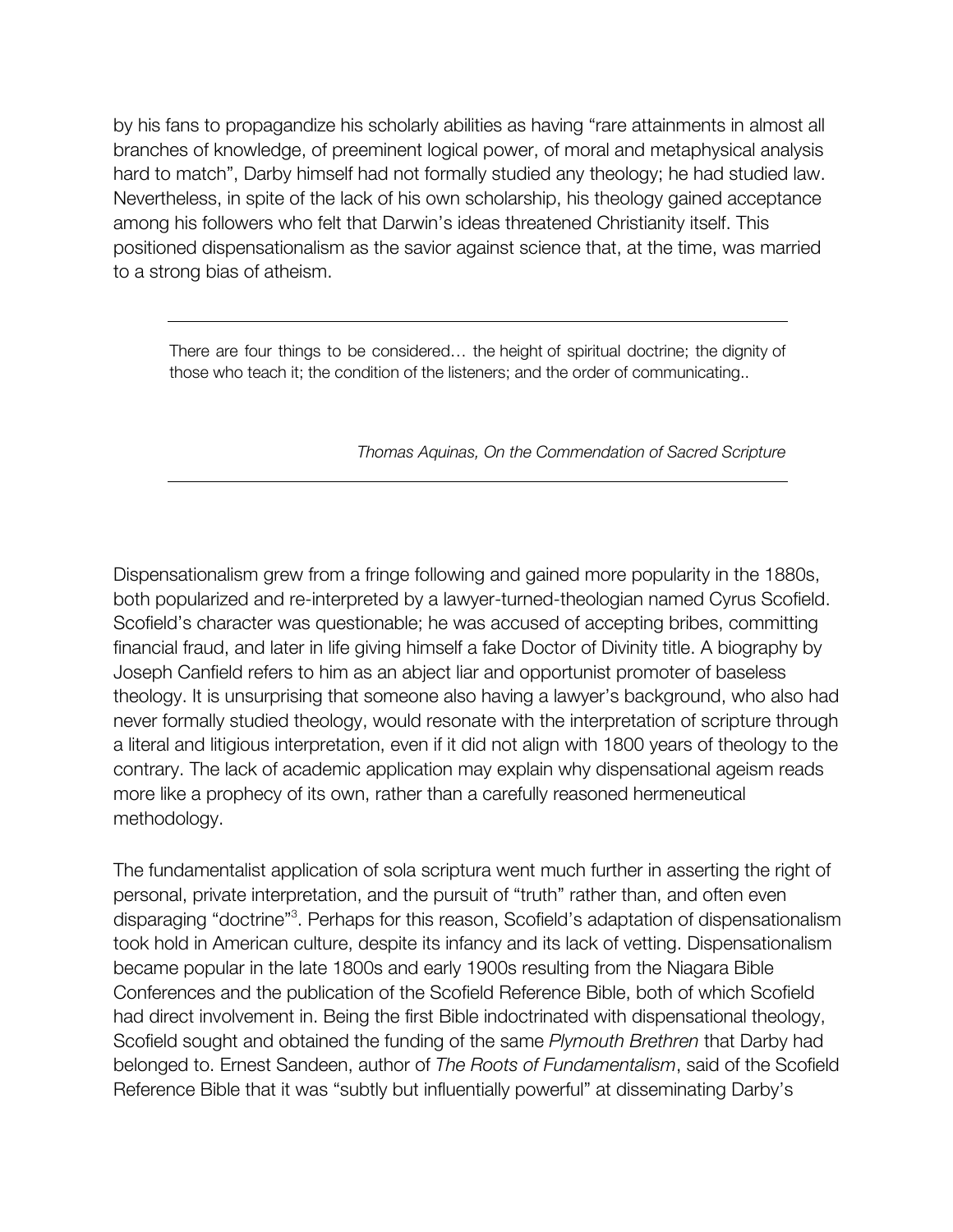viewpoint to, "hundreds of thousands who have regularly read that Bible and who often have been unaware of the distinction between the ancient text and the Scofield interpretation". The conferences themselves focused on development of thematic endtimes elements such as the rapture, traits of antichrist, and many other modern end times ideals. It also attempted to elevate dispensational hermeneutics as the only correct means of interpreting scripture. This forced the polarization of many theologians, and the conferences eventually fell apart due to infighting over disagreements about doctrine, as well as potential legal issues (ironically, stemming from some of Scofield's actions). Shortly after, oil money flowed in. Publishing campaigns funded by the founder of Union Oil helped popularize dispensationalism from 1910-1915, which helped legitimize the theology and disparage the higher criticism much of the rest of the academic world accepted.

The timing was perfect, as the stage was set for the world to become far more receptive to biblical doomscrolling. As Kim Riddlebarger writes in *A Case for Amillennialism*, "Several important social and cultural factors made dispensationalism popular among American evangelicals, who had been overwhelmingly postmillennial just a generation earlier. The horrors of World War I, the Great Depression, World War II, the Cold War, and the tense Middle East situation can all be explained by the dispensational system. When people are uncertain about the future and afraid of what might come to pass, dispensationalists assure them that when things go from bad to worse, the church will be raptured from the earth and Christians will not be around to experience the great tribulation or the wrath of the Antichrist. In this way, dispensationalists offer comforting answers to painful questions."

Reinterpreting an end-times set in the 1900s had obvious appeal. No one could blame society for being tempted to parallel the Antichrist to Hitler, or the sufferings of the Great Tribulation to the horrible sufferings of the Holocaust, especially with a relatively new form of theology circulating that fit with current events. The 1918 Influenza breakout had killed millions and birthed a spiritual madness for seances and the occult. The more pessimistic society got, the more it was open to accepting a fiery, terrifying end of world theology. Common recurring themes in the world such as inflation, war, disease, and genocide are seen by dispensational Christians as a concise sign of the end of the world, even though these concepts play out repeatedly throughout history. As historian David Redles points out, many apocalyptic movements begin with a chaotic destabilization of society, "the multiplicity of causality, the convergence of cataclysmic events, creates rapid, sudden, and irrevocable change in society and change within the psyches of those who experience it."

Thus truth beyond the dull wit of man is the prize of faith equipped with reason and knowledge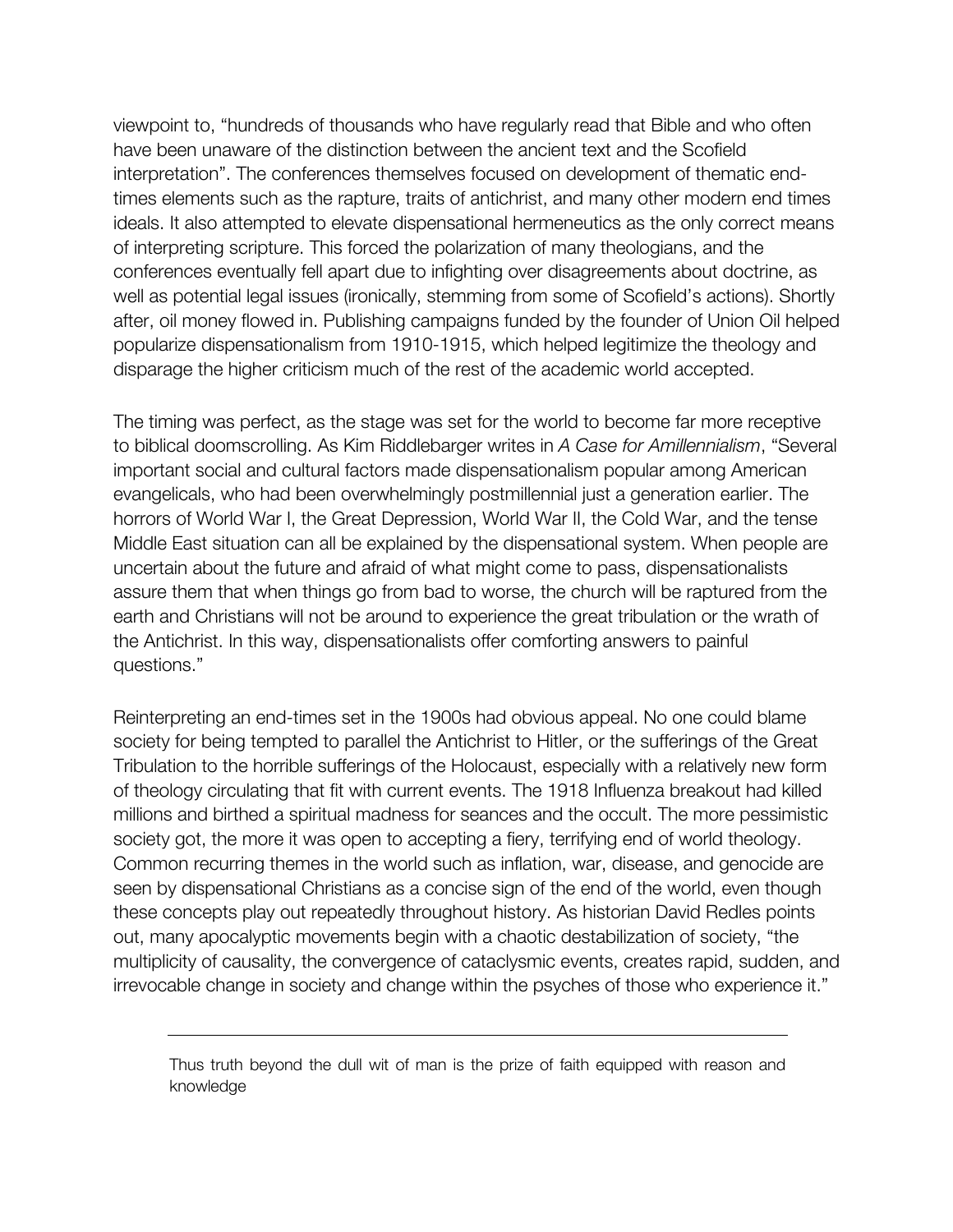## Historical Interpretation

The church hasn't always interpreted scripture this way, though; in fact, hermeneutics have evolved greatly over time. Dispensational hermeneutics, in all its relative newness, is fundamentally at odds with older and more accepted forms of interpretation. Historical protestant hermeneutics generally see scripture through a different lens: 1. The New Testament should explain the Old Testament (not the other way around), 2. Old Testament concepts are reinterpreted in the New Testament, and 3. Scripture (and especially prophecy) is interpreted *analogia fidei*, interpreting the complicated and ambiguous biblical passages in the context of the more concise passages and patterns about the topic; scripture interpreting scripture (*scriptura scripturae interpres*, as Harry Potter might say). While it became more or less of a science after the reformation, such concepts find support in the writings of many church fathers, as we have already seen. Tertullian, for example, argued that "uncertain statements should be determined by certain ones, and obscure ones by such as are clear and plain" (On the Resurrection of the Flesh, Ch. 21).

More traditional approaches to interpreting scripture reveal a Christianity that was far distinct from the dispensational approach. For one, such interpretations give license to be a Christian and simultaneously acknowledge the allegorical cues in both Genesis and Revelation<sup>4</sup>. It allows for a Christian faith without the notion of a violent, bloody destruction of civilization and spacetime, as prescribed by dispensational ideals. There are sane alternatives to be found in history, up to and including the preterist viewpoint we've been flirting with, which positions Revelation in the early first century.

This is not to suggest that miracles don't exist in the Bible – they absolutely do; this hermeneutic model allows the context to tell us what should be taken figuratively, but what is also intended to be of historical witness, such as the resurrection of Christ. Such a framework allows scripture to interpret itself – letting us better suss out what is literal and what is figurative or allegorical, more importantly what prophecies have already been fulfilled by history and what, if anything, scripture has left in it to tell us about the future. Concepts such as a secret rapture, the Great Tribulation (seven years of suffering), and rebuilding a third temple evaporate under historic Protestant interpretations. Without the literalism of the dispensational hermeneutic, "no earthly kingdom is in view for Israel" (Charles Ryrie, Dispensationalism).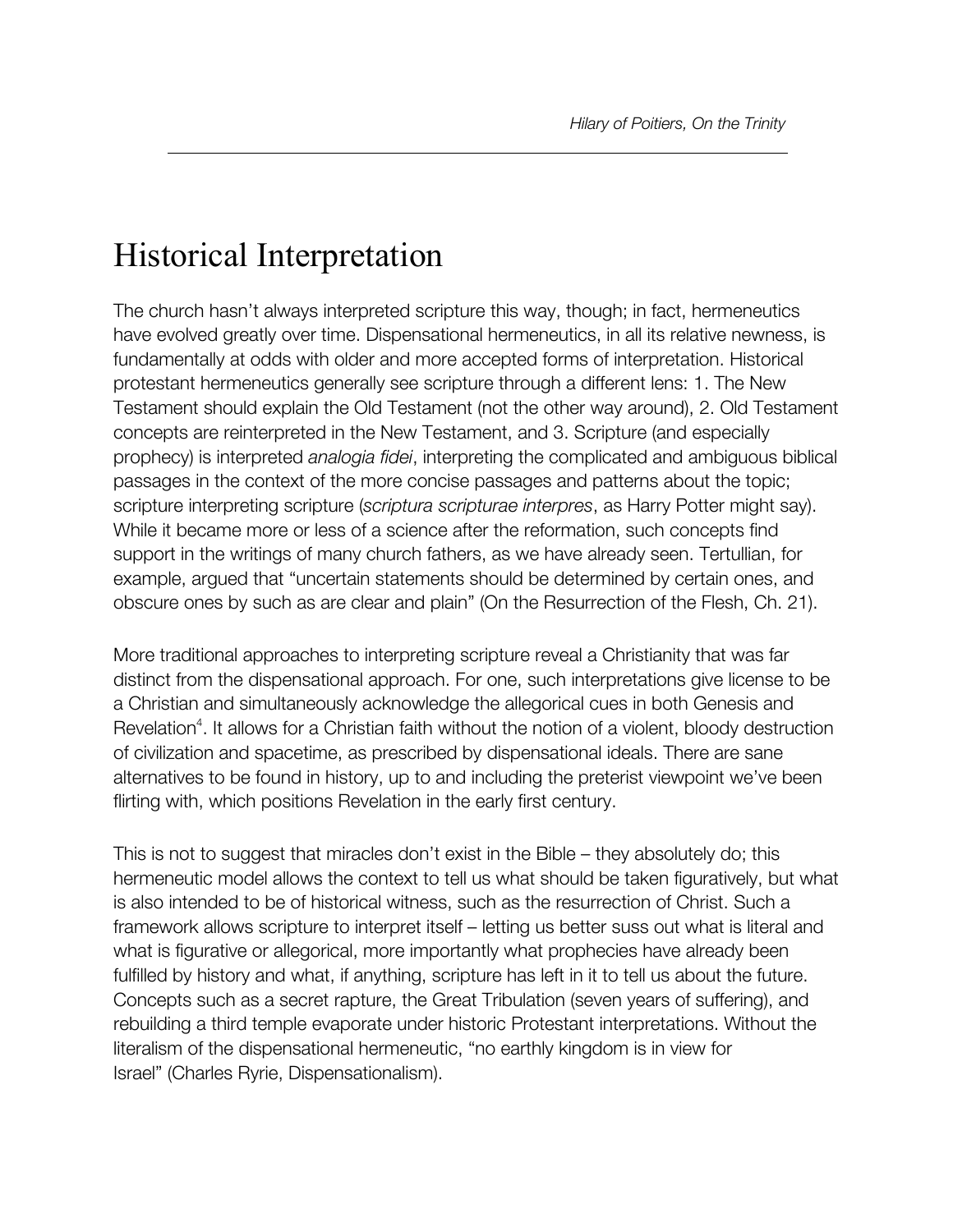To best summarize the difference between Dispensational hermeneutics and traditional hermeneutics is this: dispensational interpretation uses books like Daniel and Ezekiel to interpret Revelation as a prediction of the future, but historical Protestant interpretation uses Revelation to interpret Daniel and Ezekiel, to reveal God's redemptive work throughout history, especially how it points to the conclusion of prophecy in Christ.

Who, then, is He Who has done these things and has united in peace those who hated each other, save the beloved Son of the Father, the common Savior of all, Jesus Christ, Who by His own love underwent all things for our salvation? Even from the beginning, moreover, this peace that He was to administer was foretold, for Scripture says, "They shall beat their swords into ploughshares and their spears into sickles, and nation shall not take sword against nation, neither shall they learn any more to wage war."

*Athanasius, On the Incarnation*

### Speculation Run Amok

Scholars defending dispensationalism have argued that departing from a literal interpretation of scripture lends itself to speculation and dogma, but just look at what literal interpretation has done for speculators in the past hundred years.

Between the 1920s to 1940s, many in the west were speculating that Hitler was the Antichrist, while those within his ranks believed he was the messiah returned. Dietrich Eckart, a mentor to Hitler to whom he later dedicated Mein Kampf, painted the Jewish race as the Antichrist, reinterpreting the Old Testament and writing an antisemitic exegesis on the book of Revelation. Hitler's speeches, fully embracing his fiction, attempted to convince the Germans that the Jewish intended to use the hyperinflation of that period to enslave them through famine, "for the second revolution under the Star of David". Nazism's rise was fueled by its apocalyptic sentiments of a "millennial Reich". Redles points out, "the Nazi conception of the tausendjährige Reich, literally millennial kingdom, was taken to be a perfect world, one cleansed of racial degeneracy, among other things." He goes on, describing the appeal as, "the message of that piercing voice was one of impending apocalypse, with salvation possible only through Nazism. Nazi rhetoric struck a chord with the millenarian longings of many hopeless and frustrated Germans." While the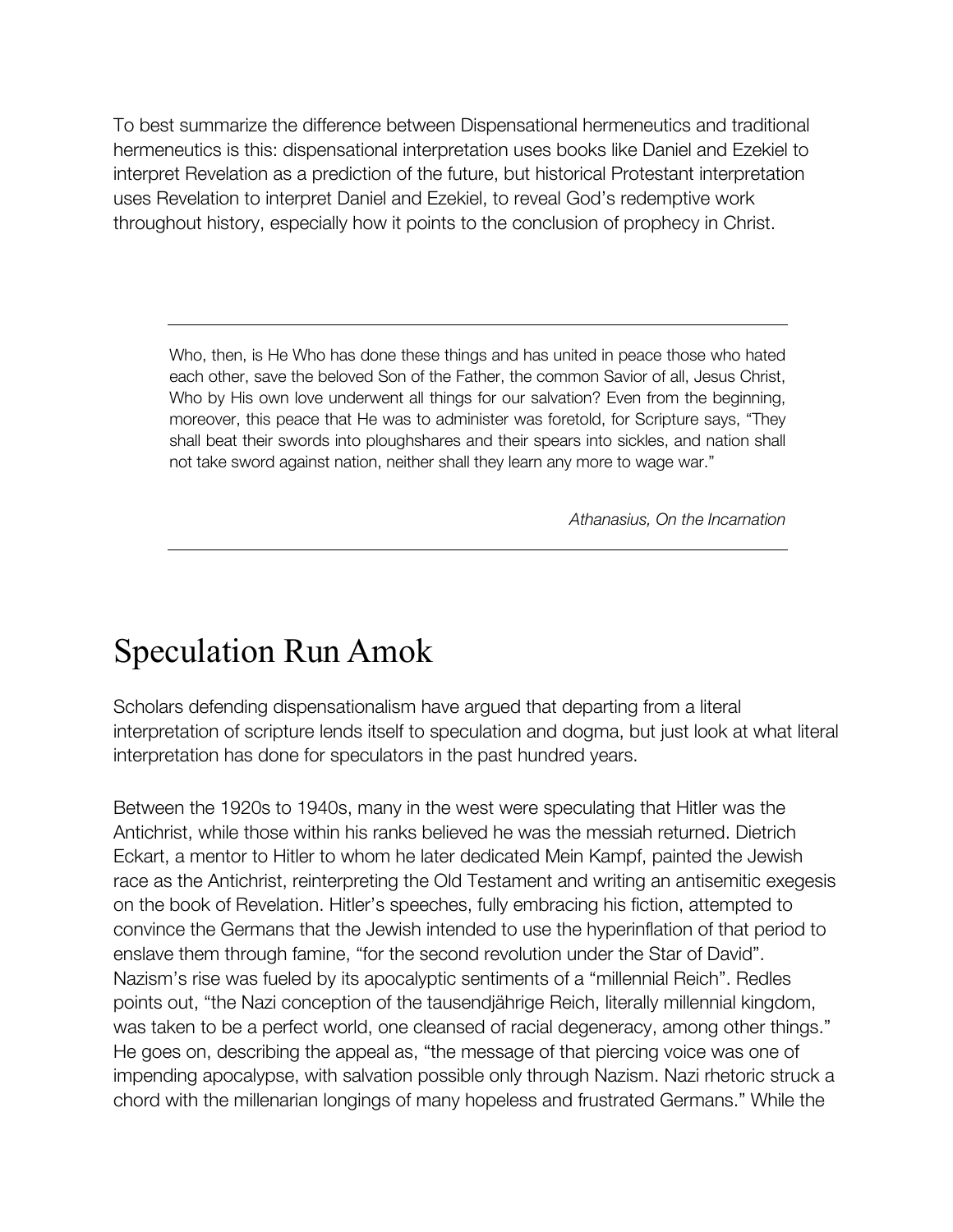Nazi apocalyptic diverged far from a Judeo-Christian interpretation of Revelation, "Nazi messianism and apocalypticism were central to the Nazi construction of reality". It was recognizable enough to the Catholic Church, and when the Third Reich failed to establish a thousand-year reign on the Earth, the Vatican in 1944 issued a statement that millennialism cannot be safely taught. It cannot be understated how central Nazi apocalyptic eschatology was to the racist motivations of the regime. Historian Mary Fulbrook wrote of Nazism and Christianity, "it seems that, for many Germans, adherence to the Christian faith proved compatible with at least passive acquiescence in, if not active support for, the Nazi dictatorship."

The Jesus Movement of the 1960s and 70s taught that the end of the world could happen at any moment, popularized by Hal Lindsey's "The Late Great Planet Earth", which pitched a sensationalized literal interpretation of prophecy as the only correct one<sup>5</sup>. Lindsey connected pop culture and current events to eschatology, teaching that the end of the world was imminent, that a third temple would begin construction very soon, and the only thing standing in the way was the Muslims. This led to end-times fanaticism, supernaturalism, intensified hatred of Muslims, and the mindset of the world approaching Armageddon – themes still present in many churches today. The Jesus People had left jobs, school, families, and all their responsibilities in the belief they would be raptured any day. Decades later, many are still trying to get their broken lives back together. Some from this movement, now fundamentalist denominational leaders, later speculated raptures throughout the 1980s, and that the Y2K bug would usher in the apocalypse. This led many Christians to, again, quit their jobs, build underground bunkers and train with militias.

Christians have relentlessly attempted to identify the Antichrist, even in modern day America. In 2008, many adopted a widespread belief that Obama was the Antichrist based on an off-the-cuff remark about the working class "clinging to their guns and religion", leading to numerous assassination plots. In early 2021, fringe conspiracy groups planned to assassinate President-Elect Biden to usher in a new heaven and earth, some believing the book of Revelation's ten days of darkness began with Trump's Twitter suspension. Any incoming leader who does not ascribe to the fundamentalist view of Christian values is, to many fundamentalists, Antichrist.

Today, otherwise intelligent Christians are protesting a COVID vaccine because of the strong anti-government sentiments modern evangelicalism teaches, or believe it is somehow related to any number of end-times concepts that may cost them enslavement or eternal damnation. Both sadly and ironically, many needlessly have suffered and died because of these very beliefs. If historic Protestantism is guilty of speculation, dispensationalism has been sensationally guilty of it. Dispensationalism gave Christians a square peg they are constantly trying to fit into something in the present, rather than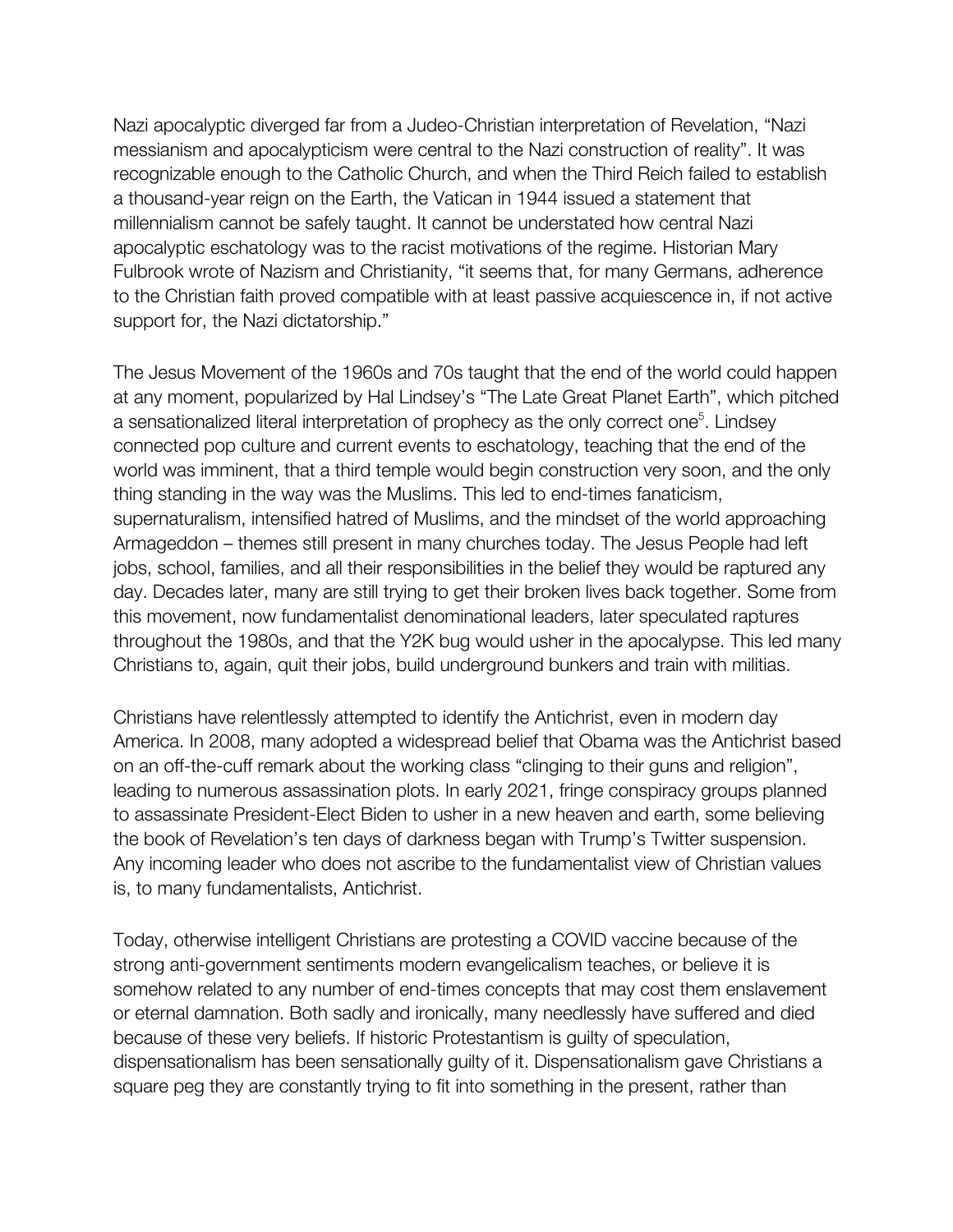looking at how it fit into God's redemptive work in the past. This has kept the church needlessly preoccupied for a hundred years.

One might think that because dispensationalism is bound to a literal reading, it would have offered some guard rails to prevent speculation from running wild. Over time, however, many of the constraints of fundamentalism have been lost. Evangelicals frequently layer symbolism on top of a literal ideology that relies on the absence of symbolism for its mere existence in the first place. One of the most common criticisms of dispensational eschatology is the figurative interpretation of the many time cues that bracket the entire book of Revelation, which describe events that must take place "soon" and "without delay". The symbolism gets far more extreme in modern-day churches, where many must be constantly reminded that a literal interpretation dismisses symbolic ideas such as a vaccine, a tracking chip, or cashless payments as a mark of the beast<sup>6</sup>. This is unsurprising given that a literal interpretation calls for fires to burn a third of the earth, a meteor to destroy a third of fish, a third of all water poisoned, darkness over a third of day and night, and months of smoke and locust torture, all while the temple is still standing.

Things make sense if you interpret prophecy figuratively and in a correct historical context. They make sense as symbols the Jewish readers of the time (including some in Caesar's household) would understand but would be indecipherable to Roman officials or other outsiders. Literally, however, it's easy to see why none of this fits. It's fraught with problems. To resolve so many irreconcilable differences, dispensationalism creates a terrifying, literal apocalyptic scenario in the future, concluding that there will be another Antichrist, that the temple will again be rebuilt, and that Jesus will reign on earth for a thousand years. Yet this makes little to no sense for a Jesus who claimed to have replaced the temple with "something better" and referred to the temple as only a shadow of his kingdom in heaven, which he brought through his coming with a new covenant. It makes no sense to a Jesus who, in a cruel irony, stopped referring to the temple as "my temple", and called it "your temple", and cursed the fig tree (metaphorically representing the temple). If Revelation wasn't describing second temple Jerusalem, then it was conspicuously silent about what would have been a recent and catastrophic destruction of the entire city, to instead predict… some other catastrophic destruction of the entire city. No, it's very clear that Jesus' intention was to depose the original temple and replace it with "something better", creating a new sacrificial system based on his own life rather than animal sacrifice and other temple praxis.

Many have conveniently adopted the constructs afforded them by dispensational hermeneutics while simultaneously abandoning the very pillars that it relies on – allowing for wild symbolic conspiracy theories to run rampant in an end-times scenario that otherwise only exists if you take everything literally.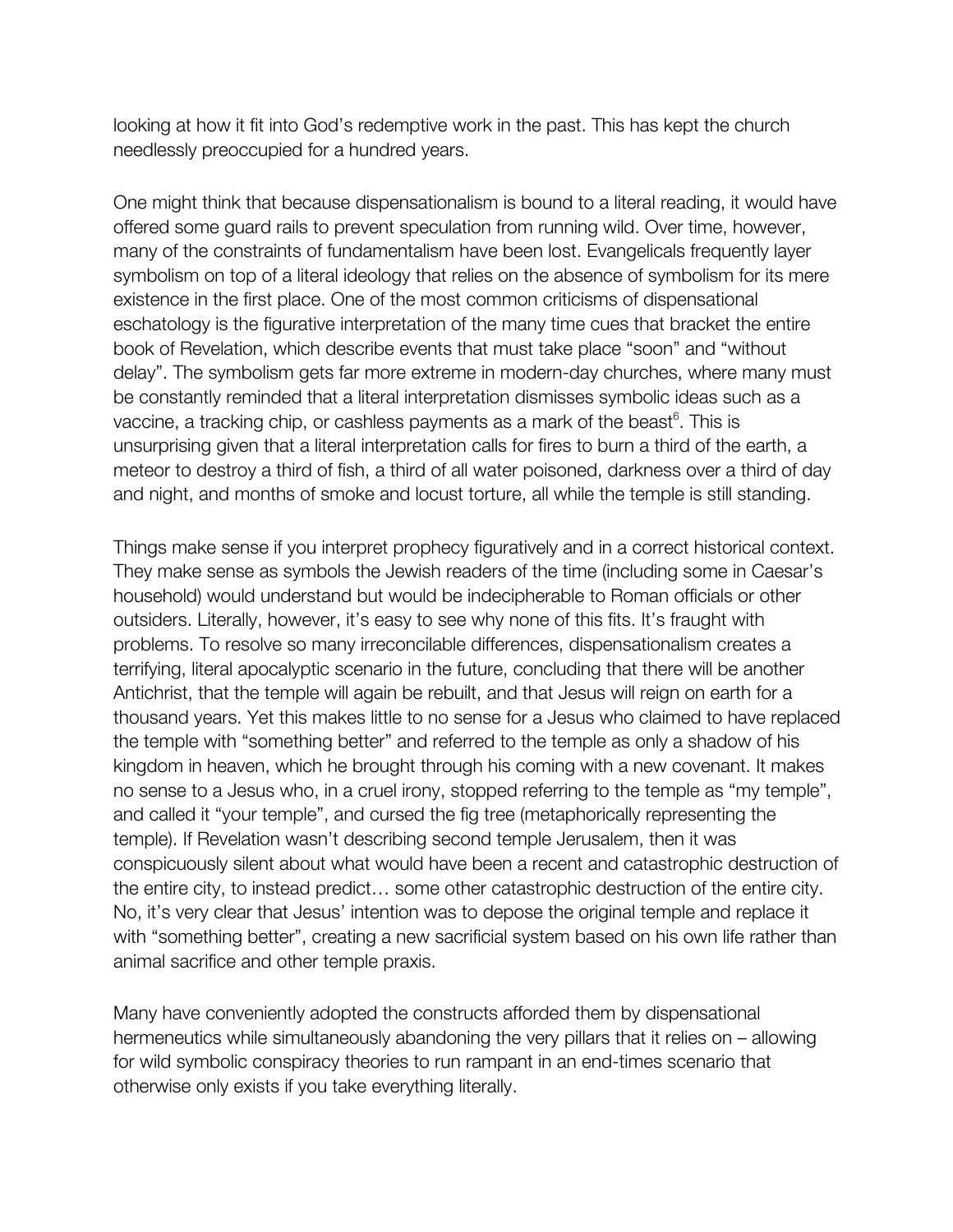When did prophet and vision cease from Israel? Was it not when Christ came, the Holy One of holies? It is, in fact, a sign and notable proof of the coming of the Word that Jerusalem no longer stands, neither is prophet raised up nor vision revealed among them. And it is natural that it should be so, for when He that was signified had come, what need was there any longer of any to signify Him? And when the truth had come, what further need was there of the shadow? On His account only they prophesied continually, until such time as Essential Righteousness had come, Who was made the ransom for the sins of all.

*Athanasius, On the Incarnation*

## Restoration of God's People

It's important to note that what being advocated for here isn't replacement theology; even Pope John Paul II acknowledged that God's original covenant with the Jewish people was never revoked. Justification before God is a question dating back to what is possibly the earliest book of the Old Testament (Job), who asked "how can mere mortals prove their innocence before God?". Luther describes justification as "before the face of God"; e.g., grace cannot be quantified (especially if it is infinite), which is why establishing forensic justification is a worthy, but also futile effort. Calvin underscores the importance, "for unless you understand first of all what your position is before God, and what the judgment which he passes upon you, you have no foundation on which your salvation can be laid, or on which piety towards God can be reared." For that matter, God cannot revoke a covenant, else he would be "dashed to pieces" by his own rules. Theologically, he is incapable of moving the goalposts; God's own righteousness is intertwined with faithfulness to his own promises.

Some scholars believe the book of Hebrews positions Jesus' ministry as an alternative sacrificial system inside Judaism rather than superseding it. The concept of dual-covenant theology has as many problems as replacement theology, however. While attempts to reconcile this have been underwhelming, what's important is to understand the difference between God's covenant with his people and the sacrificial system that was disrupted with the destruction of the temple. This can be seen in Jesus' parable of the wine skins. While the object lesson is about the incompatibility of an old system with a new one, it's often mistaken that this has anything to do with the Christian church; in fact, it is quite interesting that Jesus cites the old system as better. What is being discussed here? The sacrificial system itself, and not justification or his covenant with the Jewish people. To the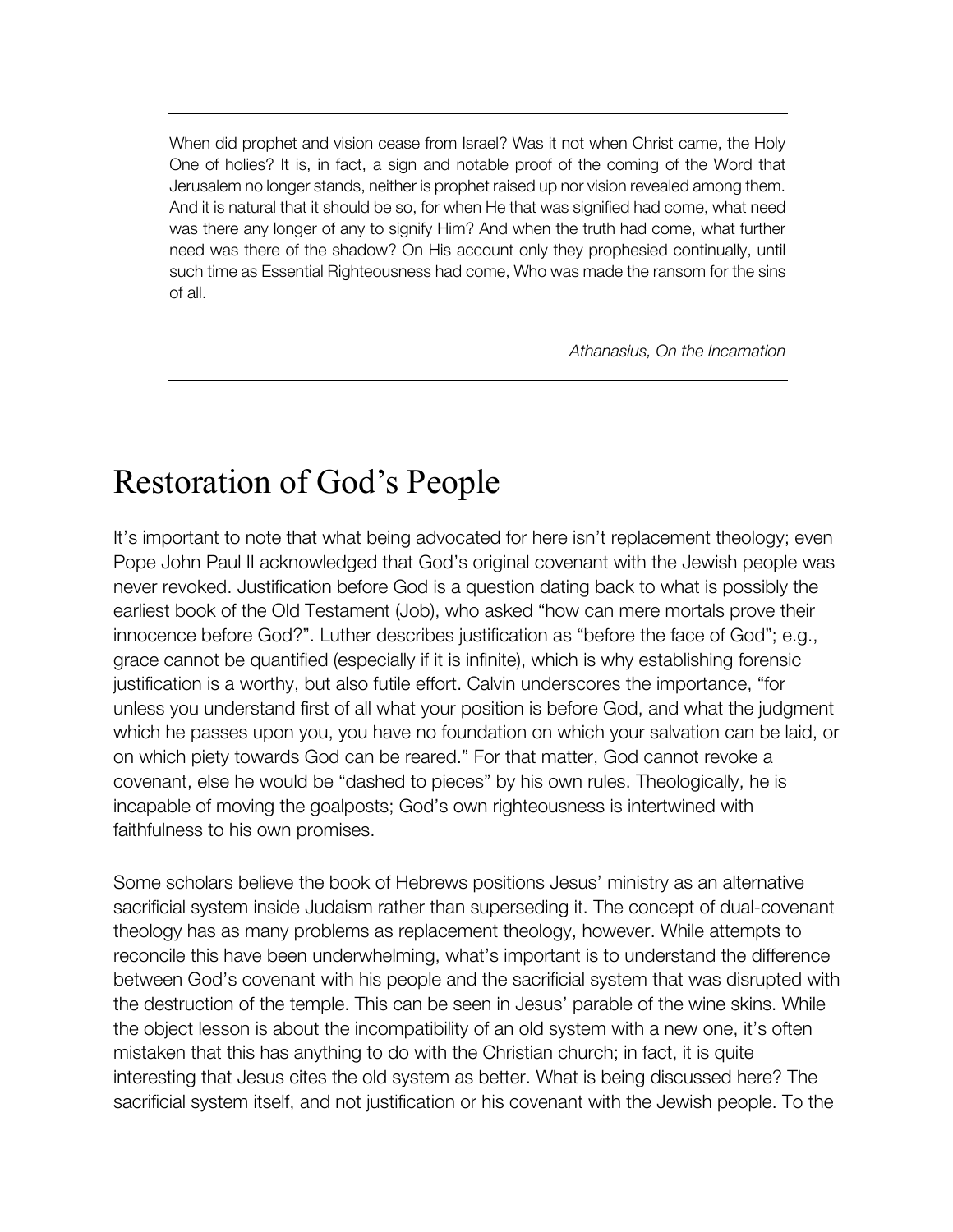contrary, Jesus' statements here serve as a referendum of the pharisaical legalism and established ethnic boundaries that wrongly tied strict Jewish sacrificial praxis to justification in the first place. This legalism was contrary to the redemptive Edenic model laid out in the Old Testament. It was at odds with the plans of the early church to merge the qahal (or ekklesia) to make Jew and Gentile into one; this certainly couldn't happen under such a strict system of legalism. Jesus condemned the Pharisees' poor shepherding of God's people, and their system of justification by observing the law, rather than justification through faith in God. Joel B. Green argues that Luke 5:39 suggests it was the system of false piety that was the incompatible "new wine"; this legalism was the "new garment" tearing away God's relationship with his people, leaving the old Jewish system in tattered disrepair. This underscores God's redemptive work as deeply inclusive of the Jewish people, to save them from what was a counterfeit sacrificial system that had never been the intention of the old covenant. This is supported by the New Testament object lesson *par excellence* in Abraham justified by faith, and not the law (citing Gen 15:6). So, the theme, even in the Old Testament blueprint, has always been salvation through grace by faith. What Jesus intended was to bring about was a renewal, not replacement, of the Old Testament's original redemptive work by deposing the broken Jewish leadership of the time and choosing to personally shepherd his people, e.g., "God with us", as evident in Ezekiel 34.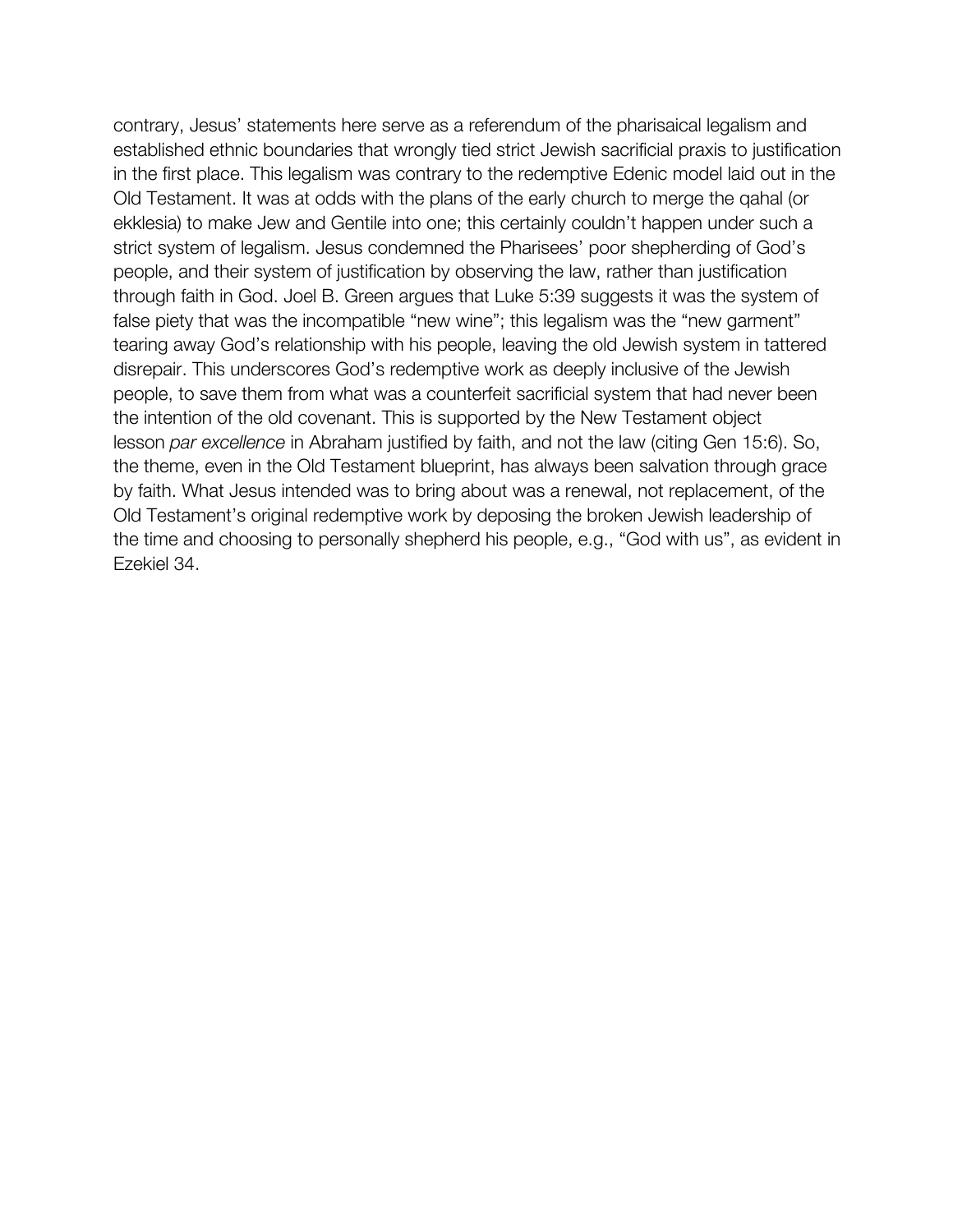The word of the Lord came to me: "Son of man, prophesy against the shepherds of Israel; prophesy and say to them: 'This is what the Sovereign Lord says: Woe to you shepherds of Israel who only take care of yourselves! Should not shepherds take care of the flock? You eat the curds, clothe yourselves with the wool and slaughter the choice animals, but you do not take care of the flock. You have not strengthened the weak or healed the sick or bound up the injured. You have not brought back the strays or searched for the lost. You have ruled them harshly and brutally. So they were scattered because there was no shepherd, and when they were scattered they became food for all the wild animals. My sheep wandered over all the mountains and on every high hill. They were scattered over the whole earth, and no one searched or looked for them. "'Therefore, you shepherds, hear the word of the Lord: As surely as I live, declares the Sovereign Lord, because my flock lacks a shepherd and so has been plundered and has become food for all the wild animals, and because my shepherds did not search for my flock but cared for themselves rather than for my flock, therefore, you shepherds, hear the word of the Lord: This is what the Sovereign Lord says: I am against the shepherds and will hold them accountable for my flock. I will remove them from tending the flock so that the shepherds can no longer feed themselves. I will rescue my flock from their mouths, and it will no longer be food for them. "'For this is what the Sovereign Lord says: I myself will search for my sheep and look after them. As a shepherd looks after his scattered flock when he is with them, so will I look after my sheep. I will rescue them from all the places where they were scattered on a day of clouds and darkness. I will bring them out from the nations and gather them from the countries, and I will bring them into their own land. I will pasture them on the mountains of Israel, in the ravines and in all the settlements in the land. I will tend them in a good pasture, and the mountain heights of Israel will be their grazing land. There they will lie down in good grazing land, and there they will feed in a rich pasture on the mountains of Israel. I myself will tend my sheep and have them lie down, declares the Sovereign Lord. I will search for the lost and bring back the strays. I will bind up the injured and strengthen the weak, but the sleek and the strong I will destroy. I will shepherd the flock with justice.

*Ezekiel 34:1-16*

So, to the contrary, the mission of Jesus is portrayed as an extreme opposite of the anti-Semitic replacement viewpoint and instead one of God pursuing the Jewish people to rescue them from the leadership that so miserably failed them, to restore them to the original blueprint of Genesis. Part of his mission included tearing down what became a competing sacrificial system incompatible with the Genesis model. This is consistent with Jesus' debates with his contemporaries, where he often corrected or reframed the Mosaic Law by citing the original Edenic blueprint as taking higher priority. This was the "something better" that Jesus was talking about – he intended to become the greatest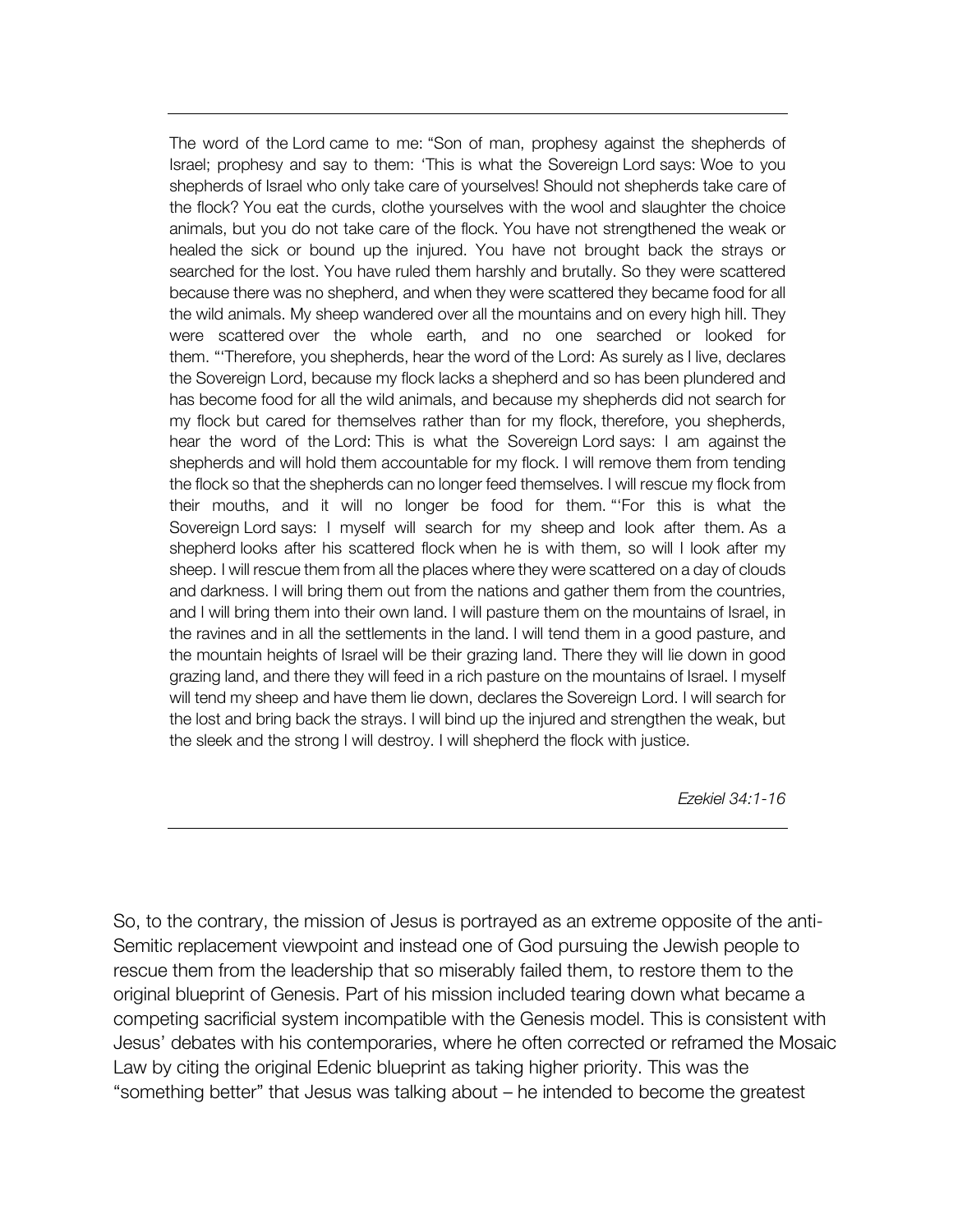love note and the great rescue for the Jewish people, and to the world. At the core, there has effectively only ever been one covenant and not two; the basis for salvation has always been the first two commandments (Hosea 6:6 For I desire mercy, not sacrifice, and acknowledgment of God rather than burnt offerings).

"He ascended to heaven and is seated at the right hand of the Father. He will come again with glory to judge the living and the dead. His kingdom will never end."

*Nicene Creed*

### Christ's Second Advent

Many view the last two chapters of Revelation as symbolic of some future earthly kingdom, yet scholars acknowledge that the entire book of Revelation is bracketed by time constraints requiring all events to take place "soon", and "without delay". Singling out the last two chapters breaks this structure, so an explanation is needed if we are to be confident in removing them from the equation of some future earthly kingdom.

The destruction of the temple was a significant event for Christianity. Protestant theologian Heinrich Ewald said of the destruction of the temple, "as by one great irrevocable stroke the Christian congregation was separated from the Jewish, to which it had heretofore clung as a new, vigorous offshoot to the root of the old tree and as the daughter to the mother." Church historian Philip Schaff wrote that the destruction of Jerusalem, "marks that momentous crisis at which the Christian church as a whole burst forth forever from the chrysalis of Judaism, awoke to a sense of its maturity, and in government and worship at once took its independent stand before the world." If indeed the bulk of Revelation describes the Jewish War and destruction of the temple, then the last two chapters naturally illustrate the subsequent birth of the Christian church. Jesus spent much of his ministry on earth defending the Edenic blueprint. It makes sense that his work on earth would conclude with "Eden restored" through the birth of his church. This is consistent with his claim that he would build "*my ekklesia*" (the word play in this is quite poignant and implies something much bigger than just the disciples' work). The emergence of the church is quite consistent with the language used throughout these two chapters: "I did not see a temple in the city, because the Lord God Almighty and the Lamb are its temple", "The nations will walk by its light", "No longer will there be any curse", "The throne of God and the Lamb will be in the city and his servants will serve him" – all make sense (without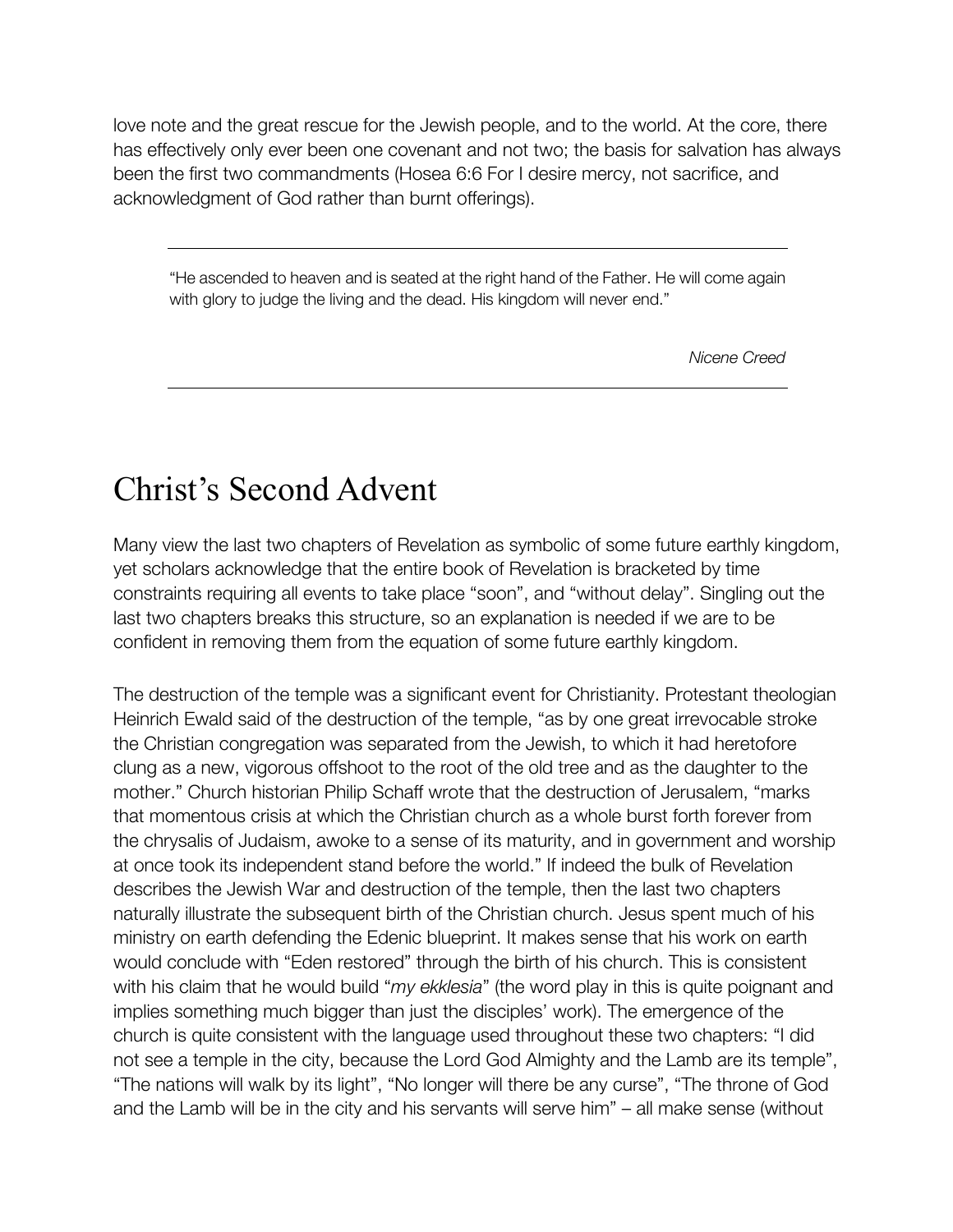squinting!) as a depiction of the emerging church. These are not passages about a future earthly kingdom, but the one that is already here. They echo the Psalm of David in Ps. 122, "I rejoiced with those who said to me 'Let us go to the house of the Lord'".

The symbolism used in the New Testament delineates the atonement of Christ as the most significant singular event in redemptive history. It describes heavenly visions of enthronement and a reordering of heaven, along with a transformation of earth symbolized by the veil being torn providing access to God for all. If you take the imagery of the New Testament as any indication, these events effectively restructured heaven and earth creating a new era. History agrees. The massive social impact of Christianity has been written about at length throughout history. The emergence of the church was the intersection at which the resurrection reached the world at a global scale; it was the consummation of the work of Jesus – his "ekklesia". From a Christian perspective, suggesting these events were anything less than the creation of a "new heaven and earth" is to miss the gravity of the gospel. Christians themselves downplay this when they demote Revelation 21-22 to some future event, yet in its proper context, Revelation describes a dramatically new paradigm in the Christian church.

Now I saw a new heaven and a new earth, for the first heaven and the first earth had passed away. Also there was no more sea. Then I, John, saw the holy city, New Jerusalem, coming down out of heaven from God, prepared as a bride adorned for her husband. And I heard a loud voice from heaven saying, "Behold, the tabernacle of God is with men, and He will dwell with them, and they shall be His people. God Himself will be with them and be their God. And God will wipe away every tear from their eyes; there shall be no more death, nor sorrow, nor crying. There shall be no more pain, for the former things have passed away. Then He who sat on the throne said, "Behold, I make all things new." And He said to me, "Write, for these words are true and faithful." And He said to me, "It is happened [done, born]! I am the Alpha and the Omega, the Beginning and the End. I will give of the fountain of the water of life freely to him who thirsts.

*Revelation 21:1-6*

To a Christian, this is the idealized new life in Christ. While one might look at this passage as a future hope, the point of it was to convey that the hope is already here. Verse 14 could not be more clear that this represents the Christian Church when it states, "The wall of the city had twelve foundations, and on them were the names of the twelve apostles of the Lamb."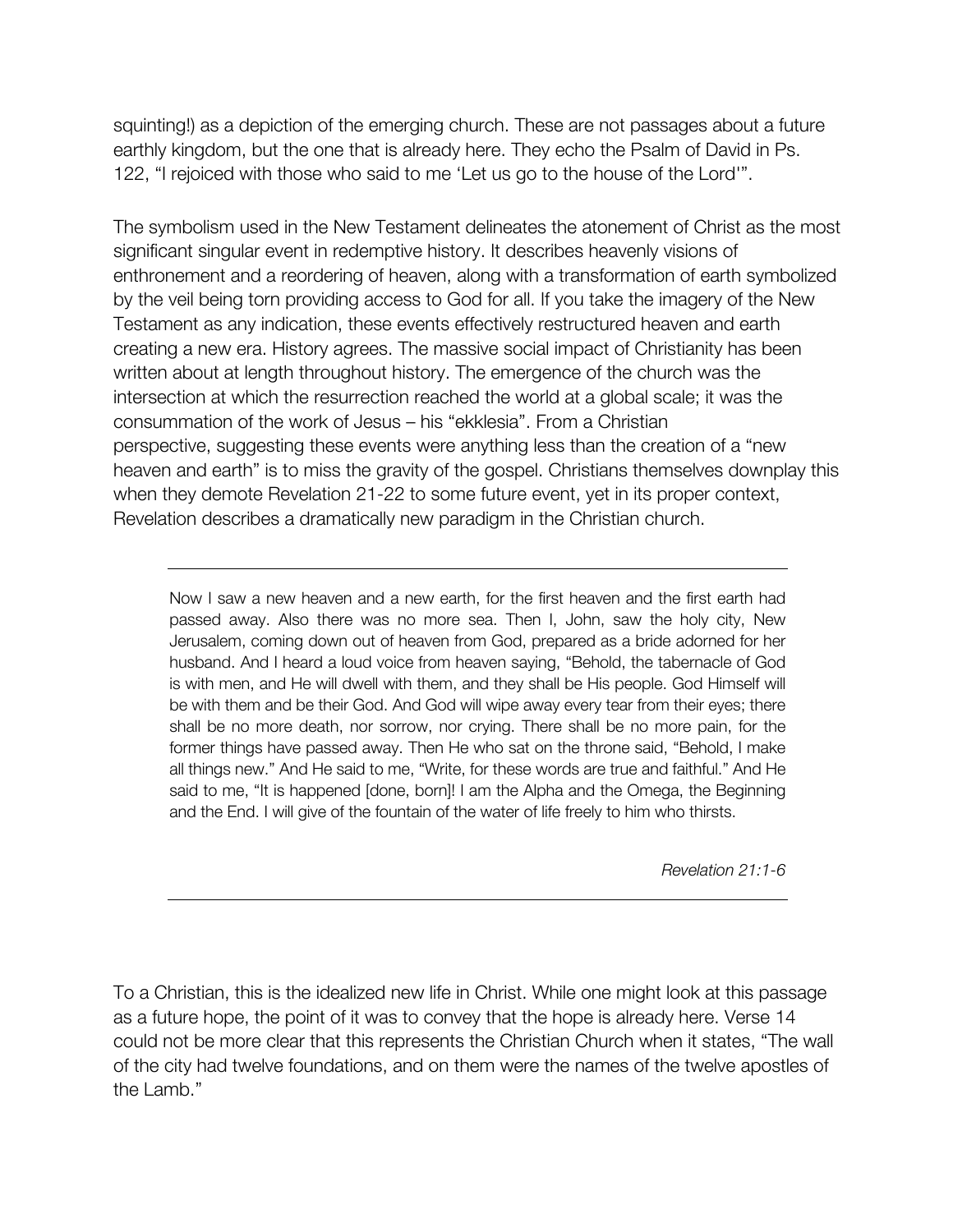Without the support of an apocalyptic Revelation, a future earthly kingdom dissolves, and we are left with a loose collection of scattered passages that now suddenly seem to convey something begging for context. It leaves one to question whether the original futurist conclusions about them could have even been drawn in the first place without an apocalyptic bias. Specific passages throughout the New Testament are often singled out to support a future coming but interpreting them this way seems to be instrumented around a future apocalypse, the absence of which has been the bane of the church for centuries. The theology begs to be revisited<sup>7</sup>.

Consider Hebrews 9:28. The NIV reads, "so Christ was sacrificed once to take away the sins of many; and he will appear a second time, not to bear sin, but to bring salvation to those who are waiting for him." The verse is often interpreted as a second advent proof, but this is plainly not what the author of Hebrews is implying. Much of this chapter is a reference to Isaiah's fourth servant song. The author is echoing what Ben Sira celebrates in describing the high priest emerging (appearing) from the holy of holies after making atonement, to affirm the sacrifice was accepted by God (Sir. 50:5-19). This happened during the atonement acts of the priest (Lev 9). While some misattribute this function to the ascension<sup>8</sup>, the context of the verse would insist this second appearing is at the *resurrection*, where Christ was affirmed an accepted sacrifice, and that sins have been forgiven. The future tense of the word "appear" lends itself to apocalyptic speculation, but identical use in the LXX suggests this is unlikely $9$ . Based on the LXX usage, the verse is better translated, "in this manner, Christ was offered once to bear the sins of many; appearing a second time without sin to those that eagerly wait for him unto salvation". This translation fits cleanly into the servant context and fits with Greek usage of that period. Many apocalyptic proof texts like this can be cleanly reframed in a more sensible context when the events of Revelation don't bias interpretation. In fact, it is surprisingly difficult to be both a preterist and a millenarian at all, leaving one to question the necessity or purpose of a second advent in the first place.

The concept of a second future advent of Christ has enjoyed a long postmillennial history in the traditions of the church, and so one may be cautious to avoid completely disavowing the idea, yet at the same time non-dispensational millennialism didn't wholly exist until after AD 1000 and has gone through many absurd adaptations itself. Just like the disciples failed to grasp many of Jesus' words and actions, a second coming is something the church has grappled with since its inception. Should a second advent be considered, it at least resembles nothing of the apocalyptic future that dispensational theology has fabricated. One is, however, in the good company of St. Augustine to reject the notion of an earthly millennium entirely, or a physical kingdom of God on earth. History has spent centuries churning on a second advent. Was one even promised – even a teeny weeny one? Regardless of that answer, a Christian's chief concern should be living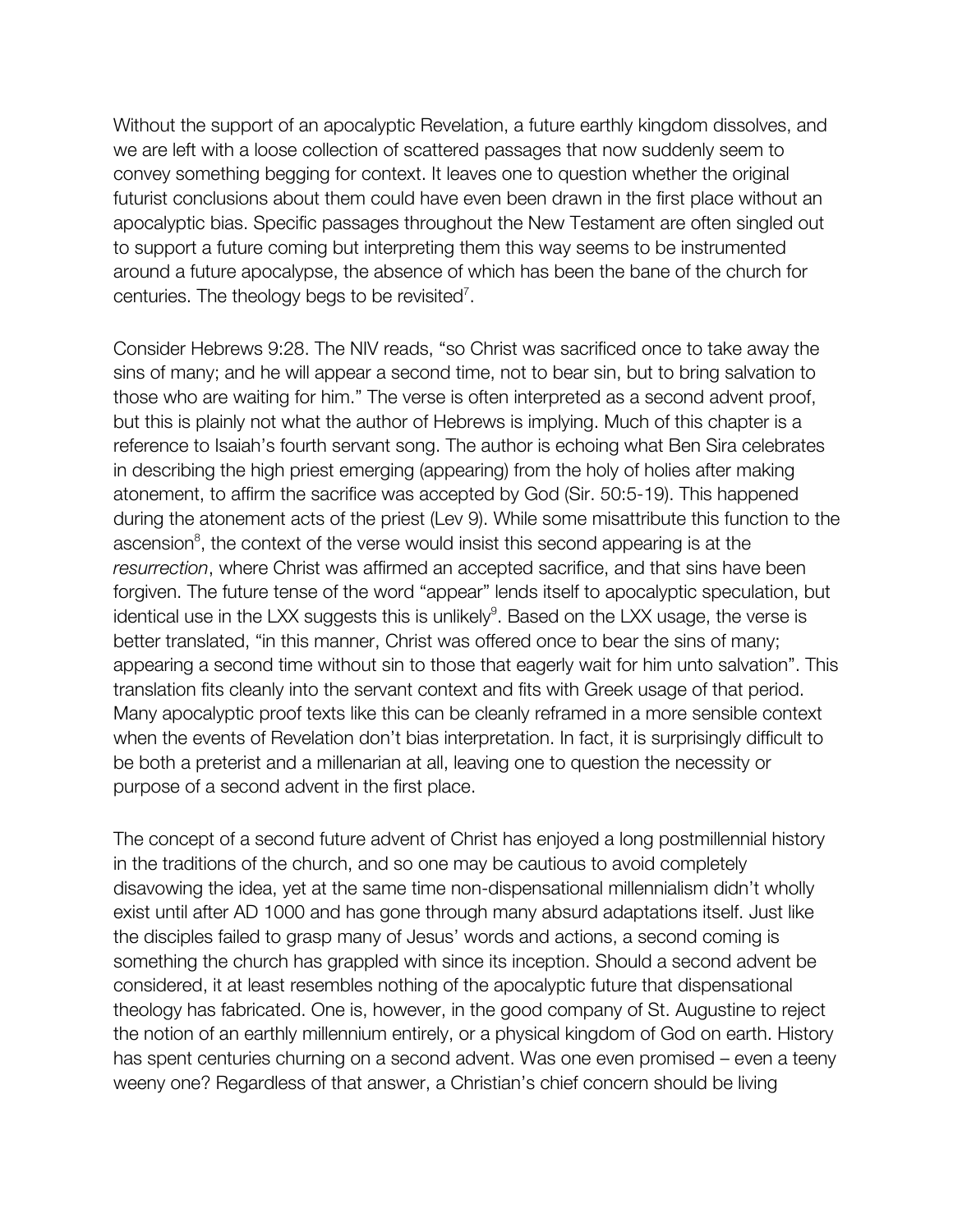according to 2 Peter, "What kind of people ought you to be? You ought to live holy and godly lives… make every effort to be found spotless, blameless and at peace with him."

#### Conclusion

In John 18:36, Jesus made it clear when he said, "My kingdom is not of this world." Many misunderstand the book of Revelation to be about prophesy. It is not a book about prophesy, but of fulfillment. Revelation is the consummation of Jesus Christ: namely, the birth of the Christian church through the persecution and war that would soon follow.

Dispensational theology has muddied the waters about what Christianity is and isn't, and this has turned away many who would otherwise accept the historical Jesus, were it not married to such dramatic end-times ideas. There is no scriptural support for the kind of end-times judgment and destruction predicted by dispensational theology. The identity politics this interpretation has led to in America have no doubt also turned many off to what historically was a very apolitical Christianity. Having been heavily involved in the evangelical church for decades, it would not be incorrect to accurately describe the world view of a typical fundamentalist end-times believer as that of a disposable, dying world that is not worth saving. Many of today's evangelicals likewise believe the world is on a steady decline into apostasy. This is not an uncommon belief across all forms of what psychology refers to as "apocalypse complex"; if everyone around you is believed to be eternally damned, there is little motivation to contribute to the greater good. The irony is not lost here, as such a mindset is in direct conflict with the teachings of Jesus and the prophets, who teach that social justice and good works are a byproduct of righteousness. The pessimist world view of a "throw away earth" has adversely affected politics, public health, and society in ways that have become very visible in recent years. Yet there is only a scriptural basis for the opposite – hope. Christianity's true message is that humanity has been redeemed. Church fathers wrote of the blessed hope we have, and the subsequent transformation of society that resulted from Jesus' coming. Athanasius called the Cross the "healing of creation". Jesus transformed the world; so dramatically that it birthed a "new heaven and earth". God reached down to earth and made atonement with his own body once and for all – his plan was to become a ransom for our souls, not to establish an earthly kingdom. It is only those who have misappropriated scripture to create such a terrifying fiction of final judgment who see this world as eternally damned. For the Christian who is paying attention, we are surrounded by hope; a light has come into the world.

Scholarship has spent too much time judging God by their own constraints in understanding him. Revelation can be a symbolic, prophetic fulfillment of what is now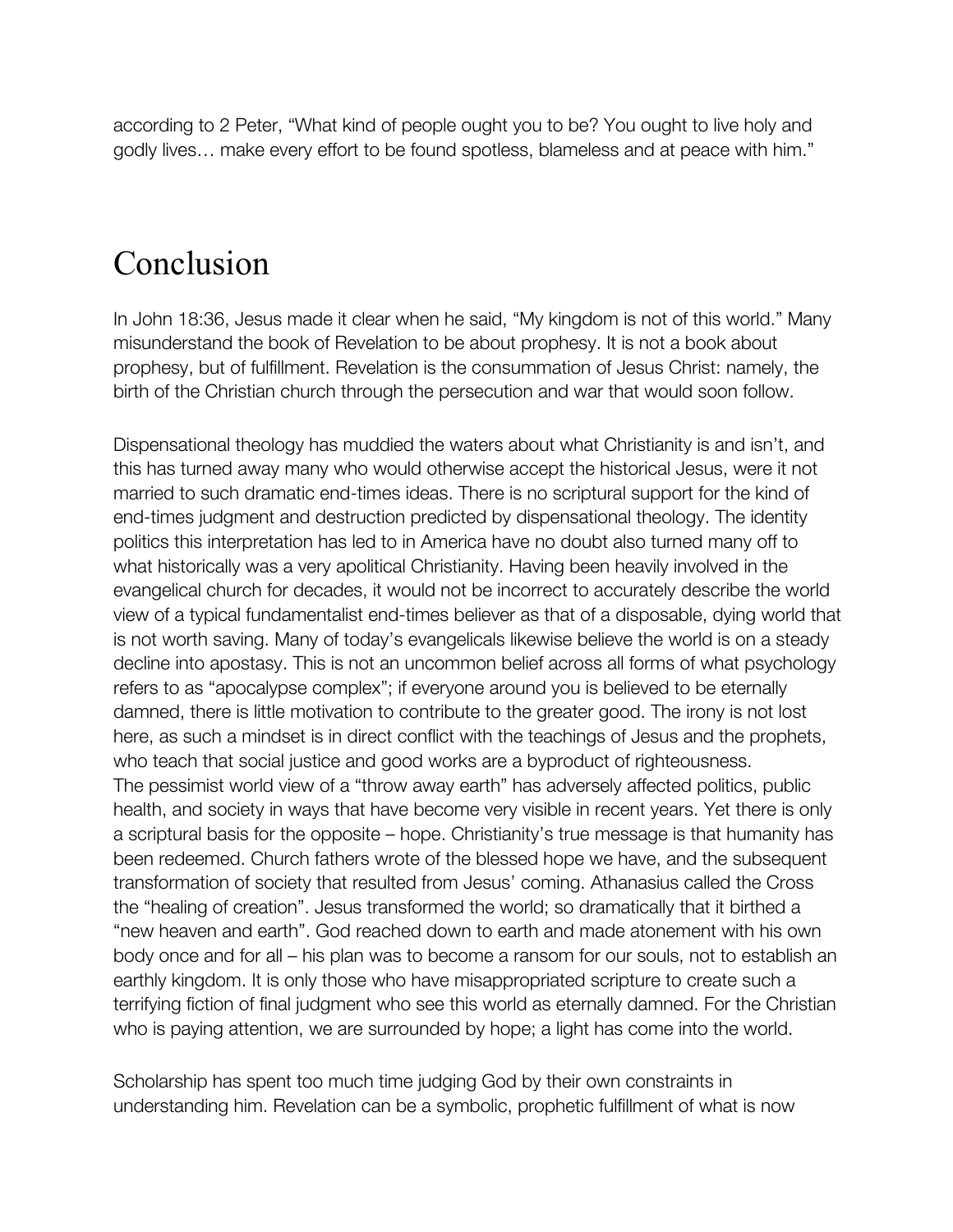history, yet still offer insight of a universal scope that can benefit modern day readers – without the need to replay symbolism literally or reduce it to a mere pattern. On the one hand, Revelation is highly figurative, but on the other, it would have been clearly understandable to first century readers. Literal interpreters insisting that scripture must be plainly clear only fail to understand Revelation because of where they're standing. To suggest that God must, through this text, reveal the future is to make Christ's death and resurrection a footnote in history, rather than the crescendo.

The scriptures do not presume to be a science book or even a history book. It is a record of redemptive history from start to finish; it is a compendium of interventions giving us a history of God's covenant. Jesus fulfilled all that he planned to on earth. It is human nature, however, for one to feel the need to make the present a prophetically significant  $era^{10}$ ; those that do are sadly without scriptural support. Such an effort detracts from the significance of the gospels. The purpose of Revelation was to bring comfort to the persecuted church, and to detail the birth pains and emerging age of Christendom that would soon follow. The glory of the last two chapters is representative of the idealized spiritual Christian reality that Jesus brought into the world – living this worthy Christian life on earth is what the Christian should be focused on.

Religious scholar Simon J. Joseph put it well when he made the argument that Jesus did not come with an apocalyptic message, at least in the sense that we perceive today.

The word "eschatology" refers to the "last things," but it can also refer to the expectation of a divine renewal without envisioning a catastrophic end of the space-time continuum. Similarly, the word "apocalypse" refers to a divine "revelation", but it does not necessarily envision a catastrophic end of the space-time continuum… the problem is that the Jesus of the Gospels does not predict the annihilation of the nations or announce the ingathering of the twelve tribes of Israel. Moreover, Jesus does not seem to be interested in delineating the periodization of history, nor does he seem preoccupied by astronomy, the calendar, or "cosmic cartography". These "apocalyptic" literary motifs are conspicuous in their absence in the career of "the apocalyptic Jesus."

*Simon J. Joseph, Jesus, The Essenes, and Christian Origin*

Dispensational views were not part of the narrative of the church until recent history, and there are very good reasons for that. The theology has been disorganized and flawed since its inception, with various expositors being unable to agree on its most basic principles<sup>11</sup>,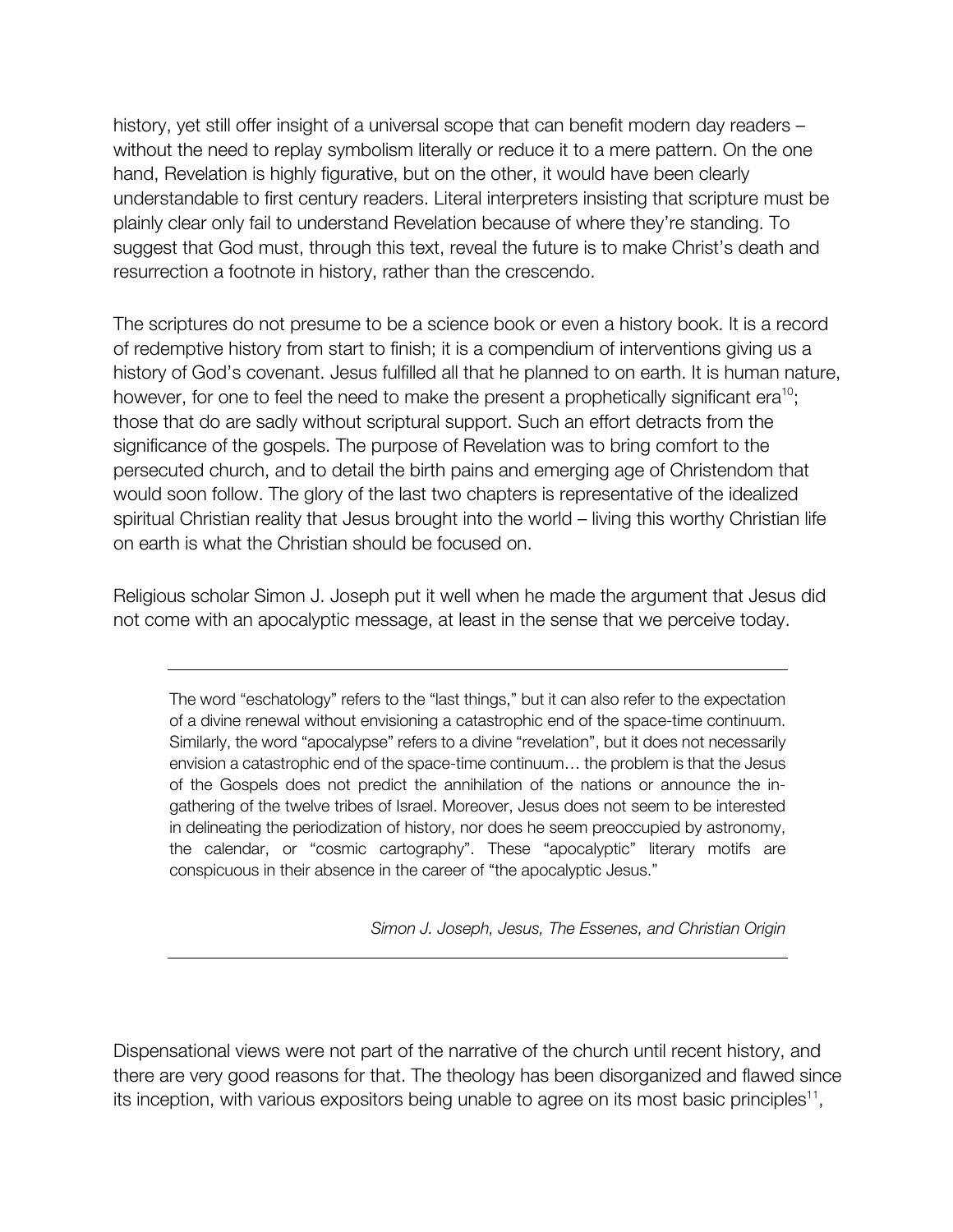and what symbolic concessions to make to avoid absurdity. Robert K. Johnston, professor of theology and culture at Fuller Seminary, wrote of the deeper intrinsic problem of evangelical theology, "That evangelicals, all claiming a Biblical norm, are reaching contradictory theological formulations on many of the major issues they are addressing suggests the problematic nature of their present understanding of theological interpretation. To argue that the Bible is authoritative, but to be unable to come to anything like agreement on what it says (even with those who share an evangelical commitment), is self-defeating."

American end-times theology has had far reaching consequences for evangelicalism. It followed us into the wild movements of the 60's and beyond, where the church clung to many other forms of cult phenomenon, and the fruits of that are Christians who have conflated their faith with an American dystopia. Evangelical laypersons generally don't understand the dispensational principles that are the underpinnings of such a theology. Were it preached today in churches, dispensationalism may very well have been dismissed as an eccentric and over-spiritualized sermon. There are consequences for allowing popular culture to drive movements in the church, no matter how harmless they may seem at the time. Sound doctrine is vitally important, and the fruits of the church's tolerance of poor ideas from church leaders is evident today. There are consequences when Christian leaders, academics, and congregations fail to be adequately protective of scripture, allowing unsound teachings to be entertained in the church community. Those consequences have quite literally killed people. Be it far from us to presume that a gospel forged well before our country's existence and in an ancient culture should be interpreted through 20th century Christian pop culture.

 $1$  While some earlier splinter sects popped up advocating violence, such as the Donatists, these were largely considered heretical by the church and were of limited impact.

<sup>2</sup> Interestingly, the only potential witness to this date (Irenaeus) believed that Revelation was imminent, and even attempted to name the identity of the antichrist, long after the tradition of Nero Caesar as the beast had been lost to antiquity. There is much debate among scholars about the wording Irenaeus used, too, suggesting he was making a reference to the last time he'd seen John, as opposed to when he wrote Revelation. Irenaeus is considered an unreliable witness for other reasons, not the least of which is the apparent mistaken dating surrounding Jesus himself that would have had him live to around 50 years old!

<sup>3</sup> One of the biggest differences between "truth" and "doctrine", in practice, is that sound "doctrine" can be reconciled across the broad range of scripture, tradition, and history, whereas "truth" is often attributed to individual passages, or even fragments of a single verse of scripture, and frequently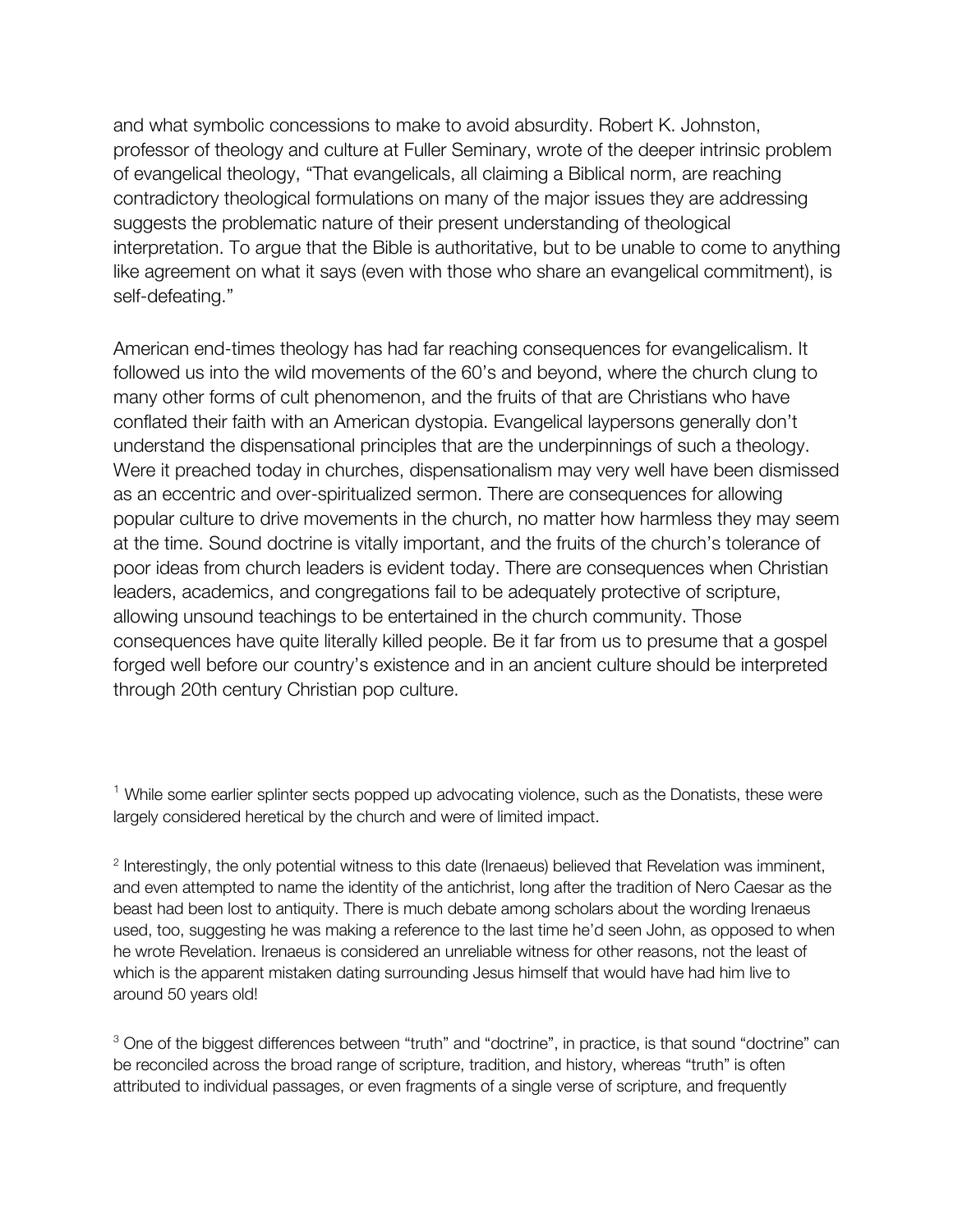decoupled from both scriptural space and time. Without a firm theological background, personal and private interpretation often leads evangelicals, even today, to dangerously toe the line of Gnosticism.

<sup>4</sup> A literal seven-day creation and young Earth is more of a relic from the reformation that carried over into dispensational theology. Luther could be described as the stronger of the modern advocates of literal interpretation, believing in a literal creation and a young earth, but was also captive to the beliefs of his time, and thought the sun revolved around the earth too. If you really want to blow the mind of literal creationists, read Augustine's wild interpretation of Genesis.

<sup>5</sup> Lindsey mostly cited the theology of the late John Cummings, who had been heavily criticized as being obsessed with the "end-times", and predicted judgment day would occur in the late 1800s.

<sup>6</sup> If the mark of the beast has any historical basis outside of its symbolic implications, some possibilities include a reference to goddess cults, whose members (and temple prostitutes) were known to seal themselves by branding with hot needles (Peristeph 10) and may have required such an identifying mark to buy or sell sex work. Others have posited it may be related to Jewish promissory notes, which included Caesar's title. Likely, however, this mark was symbolic in one form or another of those who worshipped Caesar as a god.

 $7$  2 Tim chapters 3 and 4 are often used in an apocalyptic sense, but this too violates time cues. It's easy to forget the epistles were letters. Paul is writing to Timothy about how some will act in the "last days" and tells Timothy to have nothing to do with these very same people. He obviously expected Timothy to be alive during these "last days". Chapter 4, likewise, seems to reference Christ's first advent, and not a second one, "in view of his appearing and his kingdom"; that is, in view of his first advent, and his reign. 4:1 states that Christ Jesus will judge the living and the dead, yet there is no evidence that this takes place at some second coming or earthly kingdom – this is assumed by modern readers. It could just be a reference to eternal judgment, or to the concepts in Hebrews 4:12 of God's word "judging the thoughts and attitudes of the heart". Another popular text is Matthew 24 and is likewise victim to the same bias interpretation. Here, Jesus describes two people going about their business, and "one is taken, the other left". He utters these words in a long discourse about the destruction of the temple, yet readers often break the structure to single out this passage as apocalyptic. Placing a "rapture" here would be conspicuously out of context with the wrath of God linked here to the Noah tradition, in which it was the wicked who were "swept away" in judgment. What Jesus describes is eerily reminiscent of the tragic reality documented by Josephus during the siege of Jerusalem, where lethal darts (similar to WWI-era flechettes) from war engines killed priests conducting their services in the temple, dropping dead right on the spot. A simpler possibility makes it a passage about receiving salvation. The Greek for 'taken' here simply means brought, such as "take me with you", or accepted (vs. rejected, or even abandoned), and does not carry the meaning of a mystical snatching up to heaven as modern interpreters like to conjure. Acts 1:11, describes Christ as returning "in the same way you have seen him go into heaven", yet the Greek is clear this is not intended to be a literal comparison. The same Greek phrase is used in Mat 23:37 to compare gathering children "as a hen gathers her chicks under her wings". Clearly, this is symbolic. If the angel had intended to tell Jesus' disciples that they would see Jesus' return, then the angel was clearly wrong. Lastly, 1 Cor 15:50-57 (and in fact most of that entire chapter) is incredibly clear about the context being one of death, and our transformation "in the twinkling of an eye" into an imperishable state. This is a passage about inheriting eternal life, not a second advent. The only alternative is to interpret that Paul had his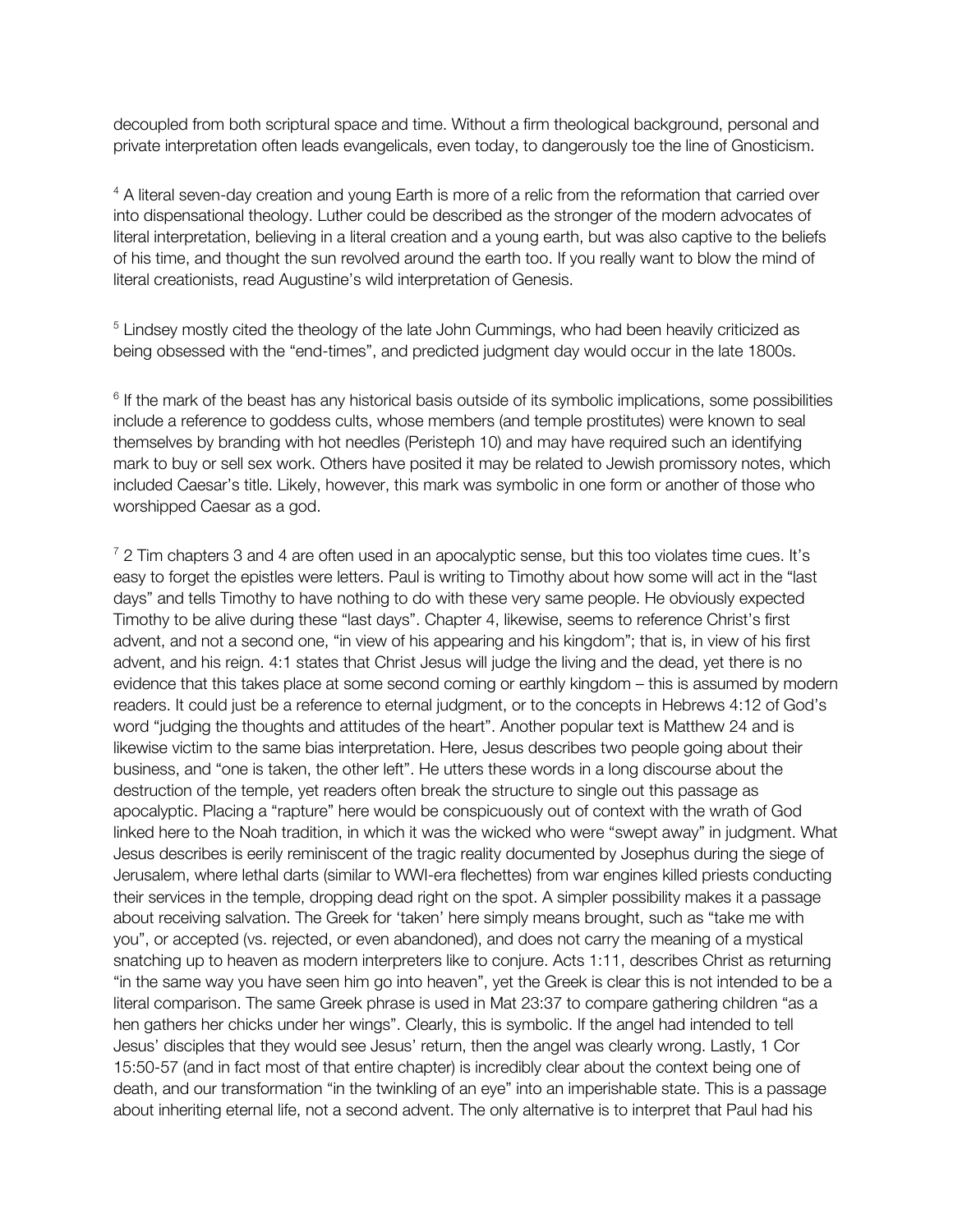own Jewish Eschatological ideas in mind, which would have put resurrection immediately before the ingathering of the twelve tribes and the end of the world, believing he would have himself been alive to see it. If this were the case, he was clearly wrong. These, and many more verses in scripture change entirely when the apocalypse of Revelation is no longer the default assumption – and, in fact, present far more edifying and insightful meanings without an apocalyptic bias.

 $8$  Christ's ascension is sometimes paralleled with the priest's service while making atonement in Lev. 9, but the ascension was an unrelated royal coronation of sorts. By the time of the ascension, Jesus had already been enthroned, and atonement had already been affirmed through his emergence from the empty tomb, which is the foundation for the Christian faith. Luke, on the other hand, makes little fanfare of the ascension, giving it only a passing attention, while Matthew fails to even mention it in his Great Commission. By the time Matthew ch.28 occurs, Christ is already acknowledged as the enthroned king having all authority on heaven and earth; it is dis-congruent with the timeline to suggest that Christ (the atonement) had not already been accepted by God, and this was clearly already affirmed to his disciples. If Christ's ascension had the significance of being intertwined with atonement, it would have been cited as a fulfillment proof by Matthew, and at least mentioned by other gospel writers. It would make little sense for the author of Hebrews to look to the second advent here, as it would imply that Christians worship a messiah that was not attested to by God; this would not be Christianity, but a terribly deceptive form of idolatry.

9 The identical form of this Greek word ὀφθήσεται is quite relevant in its LXX use in Psalm 84:7, having a present-perfect-passive sense (or even a conjunctive-present sense), "They go from strength to strength; each one appears before God in Zion". Similar use can be found in Ps. 102:16, "For the Lord builds up Zion; he appears in his glory". Such usage allows the tense to refer to an event chronologically forward of Christ being "offered once", but also constrained to the time span of the leading event. The form of the word can also be understood as a completed action, such as in Num 23:21, "He has not beheld misfortune in Jacob, nor has he seen trouble in Israel." Note also, the verse translates "without sin", just as the high priest emerged without sin. There is nothing in the Greek that translates, "not to bear sin" as NIV has criminally added; it is not present in most other translations. See Eerdman's long discourse about the many uses of ὁράω, and it will become apparent how an apocalyptic bias crept into many translations (including Darby's!).

<sup>10</sup> A "coming in the clouds" and "the day of the Lord" is symbolic throughout scripture of God's judgment, not a literal appearance in the sky. The symbolism of Jesus reigning in a physical temple with walls 1500 miles long is likely symbolic of the historical bifurcation and launch of Christianity after the temple was removed, and not a literal temple descending from heaven or a physical reign on earth. The number 1,000 is symbolic elsewhere in scripture as an immeasurably large number, like "a bazillion years", and is more likely a reference to the reign of Christianity on earth than it is any literal earthly millennial reign. Consider, too, "with the Lord, a day is like a bazillion years", and "for one day in your courts is better than a bazillion elsewhere". These, and other symbols, have been tortured throughout time to reflect many a scholar's imaginations and biases.

<sup>11</sup> Not only do supporters disagree on the number of dispensations, but the dispensations are very unevenly distributed. The first three dispensations supposedly occur within the first few chapters of Genesis, with the remaining spanning across the rest of scripture and time. This also downplays the significance of the resurrection of Christ, by putting it onto the same footing as several other less significant events. Each dispensation also hinges upon having its own judgment, yet these judgments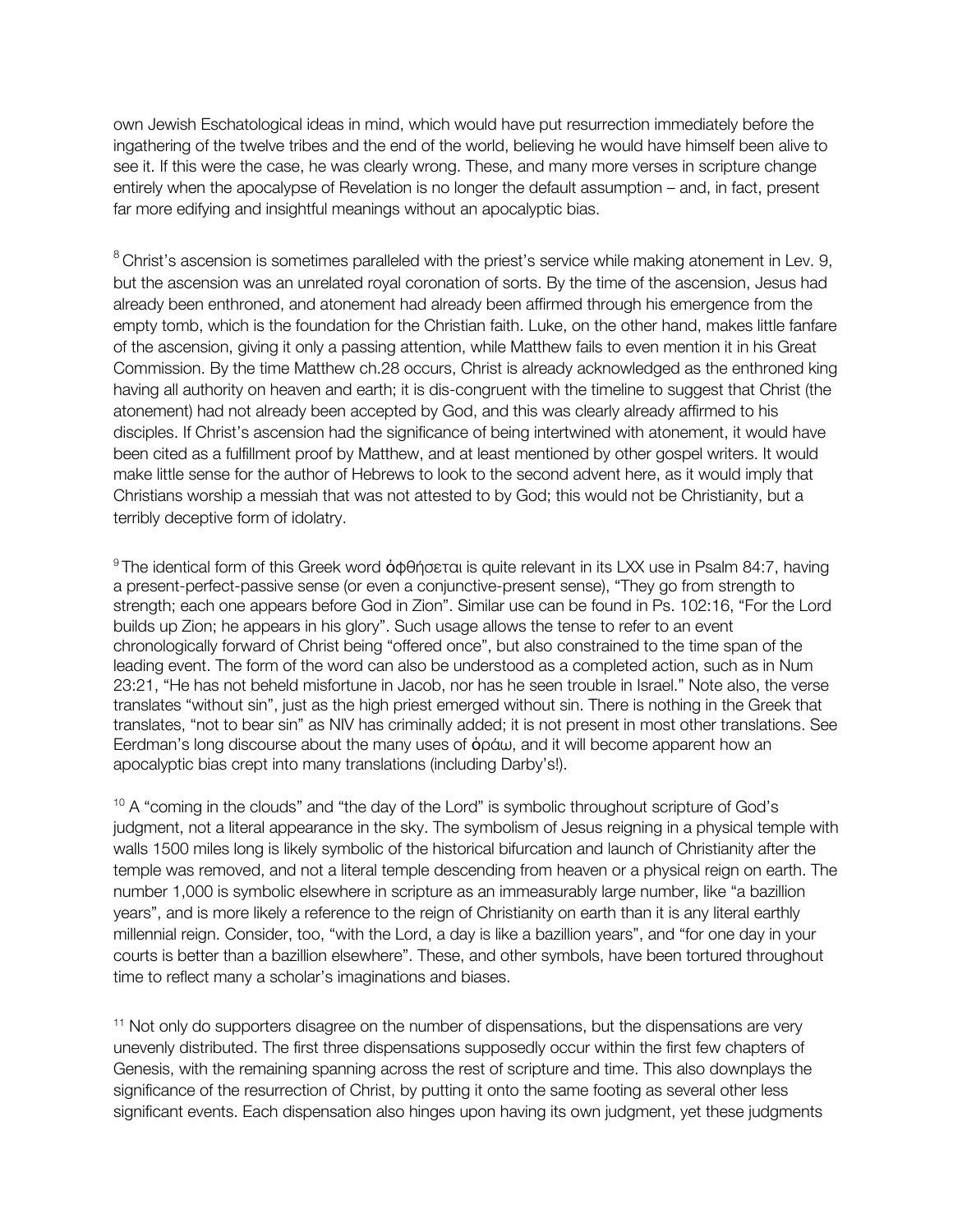are unbalanced as well and vary in severity greatly, from cataclysmic judgments such as the great flood, to much lesser judgments. Overall, the concept of dividing scriptural history into distinct dispensations is loosely put together, greatly unbalanced, and without consensus even among its supporters. It attempts to split the scripture into a series of "mini apocalypses", each ushering in a new age. This is the opposite of rational theology.

#### **Citations**

A Case for Amillennialism, K. Riddlebarger

Augustine, E. TeSelle

Jesus, the Essenes, and Christian Origin, S. J. Joseph

The Templars: The Rise and Spectacular Fall of God's Holy Warriors, D. Jones

Before Jerusalem Fell: Dating the Book of Revelation, K. Gentry

Paradise Restored: A Biblical Theology of Dominion, D. Chilton

Biblical Hermeneutics, S. E. Porter & B. Stovall

Principles of Biblical Interpretation, L. Berkhov

Exegetical Fallacies, D. A. Carson

The Incredible Scofield and His Book, J. Canfield

An Exegetical Basis for a Preterist-Idealist Understanding of The Book of Revelation, J. Noe

Justification by Faith According to the Old Testament: In the Footsteps of the Reformers, R. Davidson

The Origins of Dispensationalism: The Darby Factor, L. Crutchfield

Elements of Dispensational Truth, R. A. Huebner

Evangelicals at an Impasse: Biblical Authority in Practice, R. K. Johnston

Sola Scriptura: Authority Versus Interpretation, Oliver & Oliver